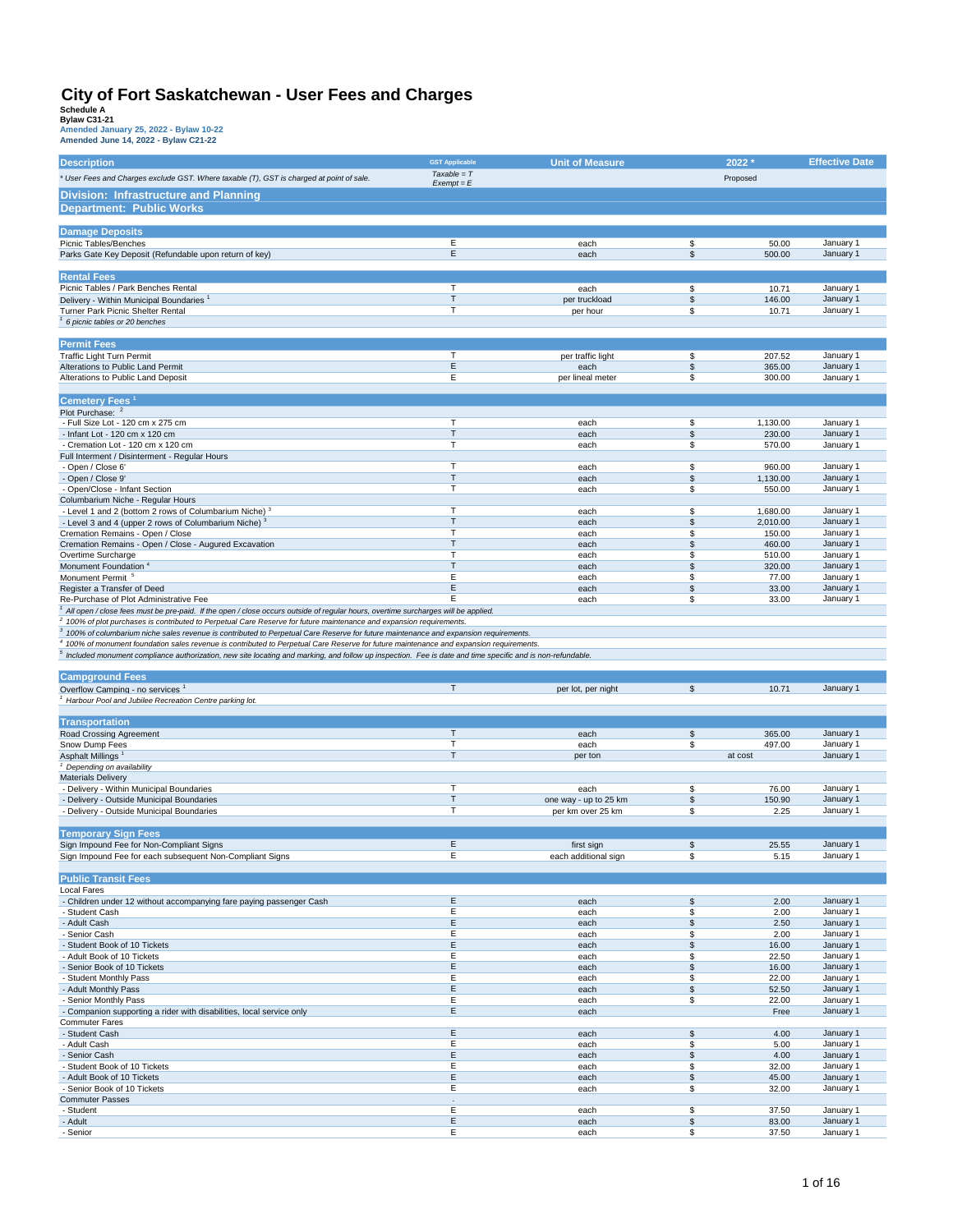| Amended June 14, 2022 - Bylaw C21-22 |  |  |  |
|--------------------------------------|--|--|--|
|                                      |  |  |  |

| <b>Description</b>                                                                                                                                                                                 | <b>GST Applicable</b> | <b>Unit of Measure</b>       |                          | 2022 *             | <b>Effective Date</b>  |
|----------------------------------------------------------------------------------------------------------------------------------------------------------------------------------------------------|-----------------------|------------------------------|--------------------------|--------------------|------------------------|
| <b>Integrated Passes</b>                                                                                                                                                                           |                       |                              |                          |                    |                        |
| - Student                                                                                                                                                                                          | E                     | each                         | \$                       | 112.50             | January 1              |
| - Adult                                                                                                                                                                                            | Е                     | each                         | \$                       | 180.00             | January 1              |
| - Senior                                                                                                                                                                                           | E                     | each                         | \$                       | 71.50              | January 1              |
| Everyone Rides Program                                                                                                                                                                             | E                     |                              |                          |                    |                        |
| - Student & Senior Local Monthly Pass                                                                                                                                                              | E                     | each<br>each                 | \$<br>\$                 | 11.00<br>18.75     | January 1<br>January 1 |
| - Student & Senior Monthly Commuter Pass<br>- Adult Monthly Local Pass                                                                                                                             | E                     | each                         | \$                       | 26.25              | January 1              |
| - Adult Monthly Commuter Pass                                                                                                                                                                      | E                     | each                         | \$                       | 41.50              | January 1              |
|                                                                                                                                                                                                    |                       |                              |                          |                    |                        |
| <b>Division: Infrastructure and Planning</b>                                                                                                                                                       |                       |                              |                          |                    |                        |
| <b>Department: Fleet, Facilities and Engineering Services</b>                                                                                                                                      |                       |                              |                          |                    |                        |
|                                                                                                                                                                                                    |                       |                              |                          |                    |                        |
| <b>Permit Fees</b>                                                                                                                                                                                 |                       |                              |                          |                    |                        |
| Residential Lot Grading Program                                                                                                                                                                    | Ε                     | per permit                   | \$                       | 280.00             | January 1              |
| <b>Excavation Permit</b>                                                                                                                                                                           | E                     | each                         | \$                       | 395.00             | January 1              |
| Excavation Permit Deposit <sup>1,2,3</sup>                                                                                                                                                         | E                     | per permit                   | \$                       | 2,500.00           | January 1              |
| Development Agreement Engineering Review:                                                                                                                                                          |                       |                              |                          |                    |                        |
| Includes: One inspection at CCC & FAC for each of the following: underground, surface<br>(excluding walks), sidewalks, and landscaping                                                             | E                     | per hectare                  | \$                       | 2,175.00           | January 1              |
| Development Agreement First Re-inspection                                                                                                                                                          | E                     | each                         | $\overline{\mathcal{L}}$ | 1,500.00           | January 1              |
| Development Agreement Second and Subsequent Re-inspection/Additional Inspection                                                                                                                    | Ε                     | each                         | \$                       | 2,500.00           | January 1              |
| Maximum fee of \$5,000 for multiple permits                                                                                                                                                        |                       |                              |                          |                    |                        |
| Deposit can be waived for Excavation Permits where work is covered under a Franchise Agreement                                                                                                     |                       |                              |                          |                    |                        |
| <sup>3</sup> Will be refunded when inspection is complete. If no inspection is called for, the deposit will be used to inspect installations with balance returned after any repairs are complete. |                       |                              |                          |                    |                        |
|                                                                                                                                                                                                    |                       |                              |                          |                    |                        |
| <b>Division: Infrastructure and Planning</b>                                                                                                                                                       |                       |                              |                          |                    |                        |
| <b>Department: Planning and Development</b>                                                                                                                                                        |                       |                              |                          |                    |                        |
|                                                                                                                                                                                                    |                       |                              |                          |                    |                        |
| <b>Custom Mapping Fees</b>                                                                                                                                                                         |                       |                              |                          |                    |                        |
| Drafting Technician - Labour                                                                                                                                                                       | T                     | minimum fee PLUS             | \$                       | 21.95              | January 1              |
|                                                                                                                                                                                                    | T<br>T                | per hour                     | \$                       | 56.20              | January 1              |
| Drafting Technician - Computer<br>Printing - Regular (36" x 48")                                                                                                                                   | T                     | per hour                     | \$<br>\$                 | 5.45<br>21.05      | January 1<br>January 1 |
| Printing - Glossy (36" x 48")                                                                                                                                                                      | T                     | per map<br>per map           | \$                       | 32.20              | January 1              |
|                                                                                                                                                                                                    |                       |                              |                          |                    |                        |
| <b>Residential Development Permit Fees</b>                                                                                                                                                         |                       |                              |                          |                    |                        |
| Single Detached Dwelling / Semi-Detached/Duplex                                                                                                                                                    | E                     | per unit                     | \$                       | 195.00             | January 1              |
| Multi-Attached Dwelling - 3 units or more                                                                                                                                                          | E                     | minimum permit fee PLUS      | \$                       | 330.00             | January 1              |
|                                                                                                                                                                                                    | Ε                     | per unit                     | \$                       | 140.00             | January 1              |
| Show Home                                                                                                                                                                                          | Ε                     | per permit                   | \$                       | 510.00             | January 1              |
| <b>Accessory Dwelling Unit</b>                                                                                                                                                                     | Ε                     | per permit                   | \$                       | 170.00             | January 1              |
| Variance (excluding side yard of the principal building):                                                                                                                                          | E<br>E                | per permit                   | \$<br>\$                 | 170.00             | January 1              |
| - Variance for the side yard setback of the principal building                                                                                                                                     | E                     | base fee PLUS<br>per percent | \$                       | 110.00<br>60.00    | January 1<br>January 1 |
|                                                                                                                                                                                                    | E                     | maximum total fee            | \$                       | 910.00             | January 1              |
| Re-Submission of Plans - After Development Permit Approval                                                                                                                                         | Ε                     | per permit                   | \$                       | 125.00             | January 1              |
| Request for Development Permit Time Extension                                                                                                                                                      | E                     | per permit                   | \$                       | 110.00             | January 1              |
| <b>Accessory Building:</b>                                                                                                                                                                         |                       |                              |                          |                    |                        |
| - Area between 10m <sup>2</sup> to 33.5m <sup>2</sup> (107.6ft <sup>2</sup> to 360ft <sup>2</sup> )                                                                                                | Ε                     | per permit                   | \$                       | 80.00              | January 1              |
| - Area greater than 33.5m <sup>2</sup> (360ft <sup>2</sup> )                                                                                                                                       | Ε                     | per permit                   | \$                       | 80.00              | January 1              |
| <b>Raised Deck</b><br>In Ground Swimming Pool                                                                                                                                                      | E<br>E                | per permit                   | \$<br>\$                 | 80.00<br>110.00    | January 1<br>January 1 |
| Addition                                                                                                                                                                                           | Ε                     | per permit<br>per permit     | \$                       | 140.00             | January 1              |
| Demolition                                                                                                                                                                                         | Ε                     | per permit                   | \$                       | 165.00             | January 1              |
| Home Occupation                                                                                                                                                                                    | Ε                     | per permit                   | \$                       | 170.00             | January 1              |
| Second Access                                                                                                                                                                                      | Ε                     | per permit                   | \$                       | 170.00             | January 1              |
| Stripping and Grading                                                                                                                                                                              | Е                     | per permit                   | \$                       | 325.00             | January 1              |
|                                                                                                                                                                                                    |                       |                              |                          |                    |                        |
| <b>Commercial, Light Industrial &amp; Institutional Development Permit Fees</b>                                                                                                                    |                       |                              |                          |                    |                        |
| New Building, Addition, Renovation or Development<br>- Minimum Permit Fee PLUS1                                                                                                                    | E                     | minimum permit fee PLUS      | \$                       | 430.00             | January 1              |
| - A)                                                                                                                                                                                               |                       |                              | \$                       |                    | January 1              |
| OR                                                                                                                                                                                                 | Е                     | per square foot              |                          | 0.14               |                        |
| $-B)$                                                                                                                                                                                              | Е                     | per \$1,000 of project value | \$                       | 0.19               | January 1              |
| Variance                                                                                                                                                                                           | E                     | per permit                   | \$                       | 215.00             | January 1              |
| Re-Submission of Plans - After Approval                                                                                                                                                            | Е                     | per permit                   | \$                       | 545.00             | January 1              |
| Request for Development Permit Time Extension                                                                                                                                                      | Ε                     | per permit                   | \$                       | 170.00             | January 1              |
| Sign (Portable/temporary)                                                                                                                                                                          | E                     | per sign                     | \$                       | 145.00             | January 1              |
| Sign (Permanent excluding Electronic Message)<br>Sign (Electronic Message)                                                                                                                         | E<br>Ε                | per sign                     | \$<br>\$                 | 245.00<br>1,020.00 | January 1<br>January 1 |
| Sign Freestanding Limited (in conjunction with Show Home)                                                                                                                                          | Ε                     | per sign<br>per sign         | \$                       | 510.00             | January 1              |
| Sign Fascia (in conjunction with Show Home)                                                                                                                                                        | E                     | per sign                     | \$                       | 305.00             | January 1              |
| Sign Portable/Temporary (in conjunction with Show Home)                                                                                                                                            | Е                     | per sign                     | \$                       | 255.00             | January 1              |
| Stripping and Grading                                                                                                                                                                              | Ε                     | per permit                   | \$                       | 535.00             | January 1              |
| Demolition                                                                                                                                                                                         | Ε                     | per permit                   | \$                       | 275.00             | January 1              |
| Change of Use and/or Change in Intensity of Use                                                                                                                                                    | E                     | per permit                   | \$                       | 220.00             | January 1              |
| New Occupancy                                                                                                                                                                                      | E                     | per permit                   | \$                       | 220.00             | January 1              |
| <b>Accessory Building</b>                                                                                                                                                                          | Е<br>E                | minimum fee per permit PLUS  | \$                       | 190.00             | January 1              |
| Annual Seasonal Developments (no modifications):                                                                                                                                                   |                       | per square foot fee          | \$                       | 0.29               | January 1              |
| - First year                                                                                                                                                                                       | Ε                     | per permit                   | \$                       | 220.00             | January 1              |
| - Renewal                                                                                                                                                                                          | E                     | per permit                   | \$                       | 110.00             | January 1              |
|                                                                                                                                                                                                    |                       |                              |                          |                    |                        |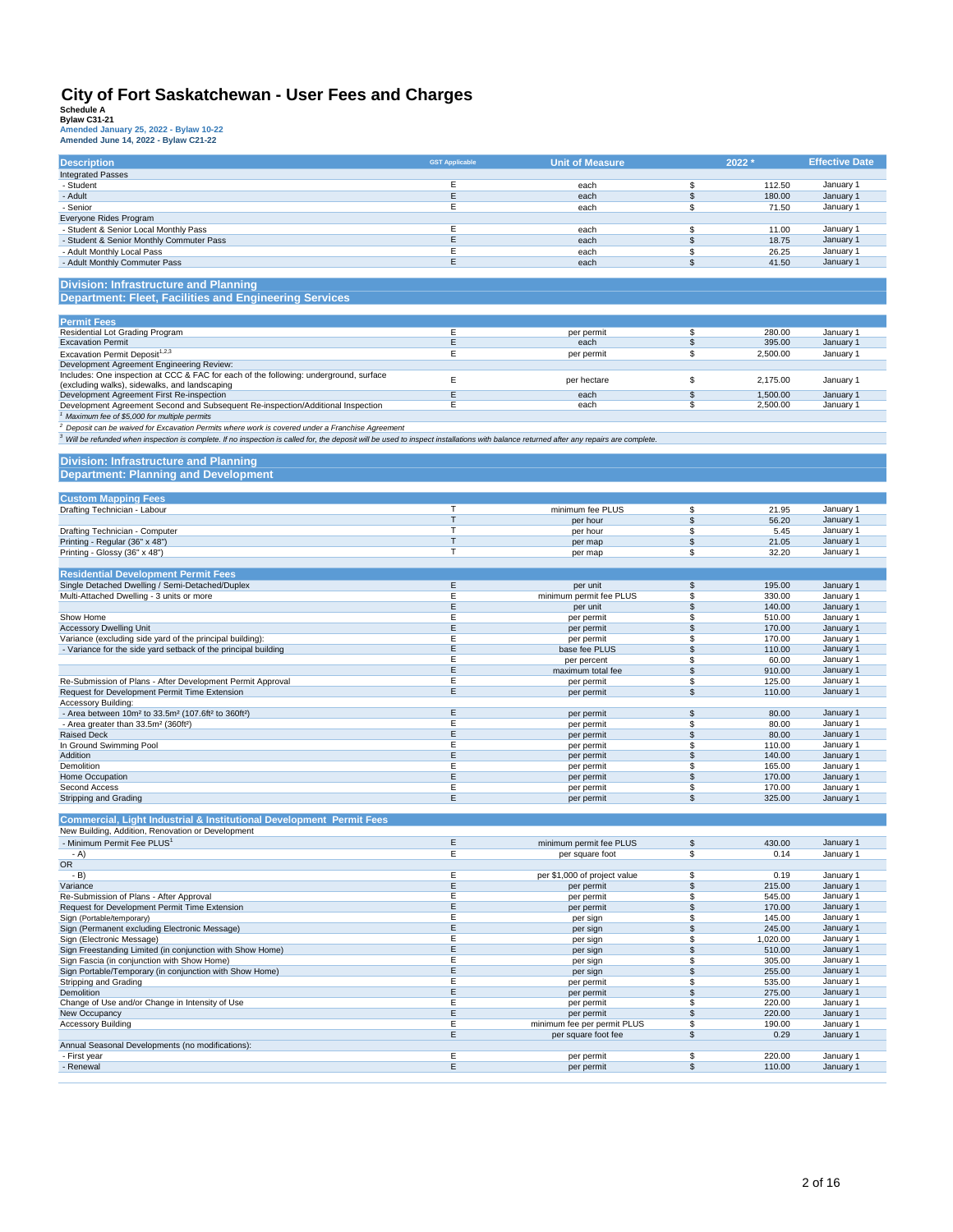| <b>Description</b>                                                                                     | <b>GST Applicable</b> | <b>Unit of Measure</b>                    |                 | $2022 *$                      | <b>Effective Date</b>  |
|--------------------------------------------------------------------------------------------------------|-----------------------|-------------------------------------------|-----------------|-------------------------------|------------------------|
| Other Development (Undefined)                                                                          | $\mathsf E$<br>Ε      | per permit                                | \$              | 100.00                        | January 1              |
| <b>Temporary Tent</b>                                                                                  |                       | per permit                                | \$              | 255.00                        | January 1              |
| <sup>1</sup> The fee includes the minimum fee and the greater of A) or B)                              |                       |                                           |                 |                               |                        |
| <b>Medium &amp; Heavy Industrial Development Permit Fees</b>                                           |                       |                                           |                 |                               |                        |
| New Building, Addition, Renovation or Development Not Involving Building <sup>1</sup>                  |                       |                                           |                 |                               |                        |
| - Minimum Permit Fee PLUS <sup>2</sup>                                                                 | Ε                     | minimum fee per permit PLUS               | \$              | 535.00                        | January 1              |
| - A)                                                                                                   | E                     | per square foot fee                       | \$              | 0.14                          | January 1              |
| OR                                                                                                     |                       |                                           |                 |                               |                        |
| - B)                                                                                                   | Е                     | per \$1,000 of project value              | \$              | 0.25                          | January 1              |
| Variance<br>Re-Submission of Plans After Approval                                                      | Ε<br>E                | per permit<br>per permit                  | \$<br>\$        | 430.00<br>540.00              | January 1<br>January 1 |
| Request for Development Permit Time Extension                                                          | E                     | per permit                                | \$              | 215.00                        | January 1              |
| Stripping and Grading                                                                                  | Ε                     | per permit                                | \$              | 545.00                        | January 1              |
| Demolition                                                                                             | Ε                     | per permit                                | S               | 380.00                        | January 1              |
| Change of Use                                                                                          | E                     | per permit                                | \$              | 220.00                        | January 1              |
| New Occupancy<br><b>Accessory Building</b>                                                             | $\mathsf E$<br>Ε      | per permit<br>minimum fee per permit PLUS | \$<br>\$        | 220.00<br>220.00              | January 1<br>January 1 |
|                                                                                                        | $\mathsf E$           | per square foot fee                       | \$              | 0.29                          | January 1              |
| Annual Seasonal Developments <sup>3</sup>                                                              |                       |                                           |                 |                               |                        |
| - First year                                                                                           | Ε                     | per permit                                | \$              | 220.00                        | January 1              |
| Renewal                                                                                                | E                     | per permit                                | \$              | 110.00                        | January 1              |
| Based on gross floor area of building                                                                  |                       |                                           |                 |                               |                        |
| The fee is the minimum fee and the greater of A) or B)                                                 |                       |                                           |                 |                               |                        |
| <sup>3</sup> No modifications                                                                          |                       |                                           |                 |                               |                        |
| <b>Other Planning &amp; Development Fees</b>                                                           |                       |                                           |                 |                               |                        |
| Telecommunication Tower Request for Letter of Concurrence                                              | E                     | per request                               | $\overline{\$}$ | 3.805.00                      | January 1              |
| Re-inspection Fee for Securities Release for Development Permit                                        | $\mathsf E$           | per request                               | \$              | 140.00                        | January 1              |
| Residential Compliance Certificate (Low Density) - Regular Service <sup>1</sup>                        | Ε                     | per letter                                | \$              | 255.00                        | January 1              |
| Residential Compliance Certificate - Rush Service <sup>1</sup>                                         | Ε                     | per letter                                | \$              | 440.00                        | January 1              |
| Commercial / Industrial / Residential (building over 3 units) Compliance Certificate - Regular         | E                     | per letter                                |                 |                               | January 1              |
| Service<br>Commercial / Industrial / Residential (building over 3 units) Compliance Certificate - Rush |                       |                                           | \$              | 510.00                        |                        |
| Service                                                                                                | $\mathsf E$           | per letter                                | \$              | 1,635.00                      | January 1              |
| Additional Original Compliance Certificate                                                             | E                     | per request                               | \$              | 30.00                         | January 1              |
| Encroachment Agreement - on City Property or Easement:                                                 |                       |                                           |                 |                               |                        |
| - Up to 5m <sup>2</sup> (50ft <sup>2</sup> )                                                           | E                     | per agreement                             | \$              | 255.00                        | January 1              |
| - Between 5m <sup>2</sup> to 9m <sup>2</sup> (50ft <sup>2</sup> to 100ft <sup>2</sup> )                | Ε<br>Ε                | per agreement<br>per agreement PLUS       | \$              | 485.00                        | January 1<br>January 1 |
| - Over 9m <sup>2</sup> (100ft <sup>2</sup> ) plus                                                      | E                     | per square metre                          | \$<br>S         | 685.00<br>75.00               | January 1              |
| Re-submission for Revisions Prior to Registration at Land Titles                                       | E                     | per re-submission                         | \$              | 205.00                        | January 1              |
| Caveat and Other Legal Instrument - Review / Update                                                    | Ε                     | per legal instrument                      | $\mathsf{\$}$   | 205.00                        | January 1              |
| Beekeeping License                                                                                     | E                     | per                                       | \$              | 80.00                         | January 1              |
| Beekeeping License Annual Renewal                                                                      | $\mathsf E$           | per                                       | \$              | 25.00                         | January 1              |
| File Search - Residential:                                                                             | E<br>Ε                | minimum per unit PLUS<br>maximum          | \$<br>\$        | 60.00<br>385.00               | January 1<br>January 1 |
| Request to Defer Levy Payment to Council                                                               | Ε                     | per request                               | \$              | 1,090.00                      | January 1              |
| File Search - Industrial, Commercial, Institutional, High Density Residential                          | Ε                     | per request                               | \$              | 385.00                        | January 1              |
| Request for Archived Plans                                                                             | Ε                     | minimum per request PLUS                  | \$              | 110.00                        | January 1              |
| Re-notification:                                                                                       |                       |                                           |                 |                               |                        |
| - Land owner notifications                                                                             | E<br>Ε                | per notification                          | \$              | 1.65                          | January 1<br>January 1 |
| - Quarter page ad<br>- Half page ad                                                                    | Ε                     | per ad<br>per ad                          |                 | at cost<br>at cost            | January 1              |
| Development Agreement - Addendum to Existing Agreement                                                 | Ε                     | per agreement                             | \$              | 4,000.00                      | January 1              |
| Development Agreement                                                                                  | E                     | per agreement                             | \$              | 6,000.00                      | January 1              |
| <b>Outline Plan Review</b>                                                                             | Ε                     | base fee PLUS                             | \$              | 2,195.00                      | January 1              |
|                                                                                                        | Ε                     | per hectare                               | \$              | 57.00                         | January 1              |
| Outline Plan Amendment                                                                                 | Ε                     | per application                           | \$              | 1,380.00                      | January 1              |
| No additional charge if Compliance Certificate is updated within 60 days of original issuance $\,$     |                       |                                           |                 |                               |                        |
| <b>Bylaw &amp; Statutory Plan Amendment Fees</b>                                                       |                       |                                           |                 |                               |                        |
| Municipal Development Plan Amendment                                                                   | E                     | per application                           | \$              | 10,000.00                     | January 1              |
| <b>Statutory Plan Amendment</b>                                                                        | Ε                     | per application                           | \$              | 5,000.00                      | January 1              |
| New Area Structure Plan:                                                                               | E                     | per application                           |                 |                               | January 1              |
| - Base Fee, plus<br>Per Hectare Fee, plus                                                              | Ε                     | per hectare over the first 260 hectares   | \$<br>\$        | 43,200.00<br>120.00           | January 1              |
| - Quarter Page ad, or                                                                                  | Ε                     | per ad                                    |                 | at cost                       | January 1              |
| - Half Page ad                                                                                         | Ε                     | per ad                                    |                 | at cost                       | January 1              |
|                                                                                                        |                       |                                           |                 |                               |                        |
| New Neighbourhood Structure Plan:                                                                      |                       |                                           |                 |                               |                        |
| - Base Fee, plus<br>- Per Hectare Fee, plus                                                            | E<br>E                | per application<br>per hectare            | \$<br>\$        | 5,000.00<br>238.00            | January 1<br>January 1 |
| - Quarter Page ad, or                                                                                  | Ε                     | per ad                                    |                 | at cost                       | January 1              |
| - Half Page ad                                                                                         | Ε                     | per ad                                    |                 | at cost                       | January 1              |
|                                                                                                        |                       |                                           |                 |                               |                        |
| Area Structure Plan Amendment to any new Area Structure Plan/Neighbourhood Structure                   | E                     |                                           |                 |                               | January 1              |
| Plan<br>Edmonton Metropolitan Region Board (EMRB) referral                                             | E                     | of fee for new ASP/NSP<br>per application |                 | 50%<br>as established by EMRB | January 1              |
| -Land Use Bylaw Amendment                                                                              | Ε                     | per application                           | \$              | 3,270.00                      | January 1              |
| -Road Closure                                                                                          | Ε                     | per application                           | \$              | 2,710.00                      | January 1              |
|                                                                                                        |                       |                                           |                 |                               |                        |
| <b>Subdivision Fees</b><br>Subdivision Application (Including Bareland and Conventional Condominium)   | Ε                     | per subdivision or                        | \$              | 1,500.00                      | January 1              |
|                                                                                                        | Ε                     | per lot fee (whichever is greater)        | \$              | 500.00                        | January 1              |
|                                                                                                        |                       |                                           |                 |                               |                        |
| Endorsement of Plan of Subdivision - (Including Bareland and Conventional Condominium) <sup>1</sup>    | E                     | minimum fee PLUS                          | \$              | 500.00                        | January 1              |
|                                                                                                        | E                     | per lot fee                               | \$              | 220.00                        | January 1              |
| Condominium Conversion                                                                                 | Ε<br>Ε                | per condominium unit                      | \$              | 47.00                         | January 1              |
| Conditional Subdivision Approval Time Extension<br>Excluding reserve parcels or public utility lots    |                       | per request                               | \$              | 545.00                        | January 1              |
|                                                                                                        |                       |                                           |                 |                               |                        |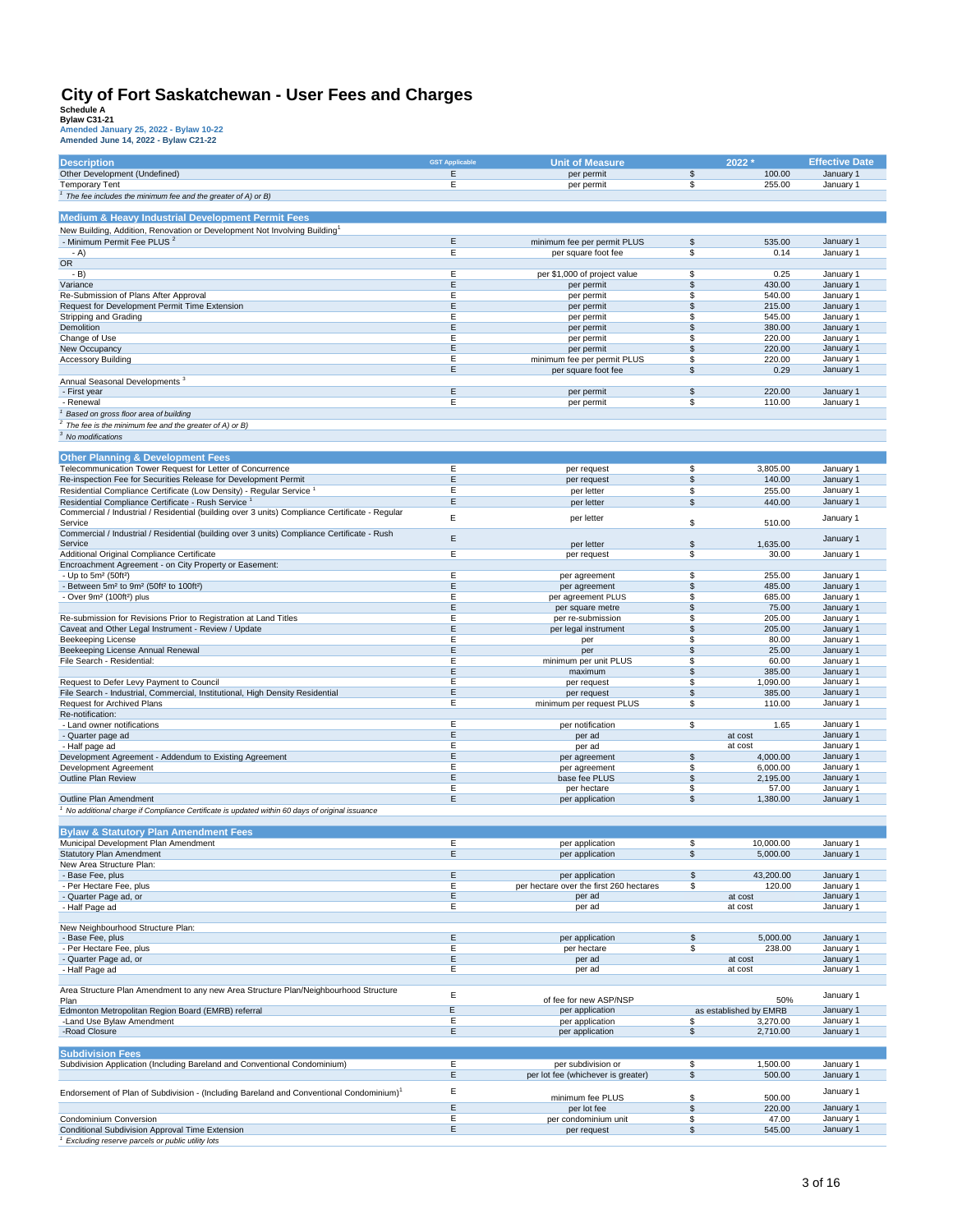| <b>Description</b>                                                                                                                                                                                                                                                                           | <b>GST Applicable</b> | <b>Unit of Measure</b>                                       | 2022*                                         | <b>Effective Date</b>  |
|----------------------------------------------------------------------------------------------------------------------------------------------------------------------------------------------------------------------------------------------------------------------------------------------|-----------------------|--------------------------------------------------------------|-----------------------------------------------|------------------------|
| <b>Contravention of Land Use Bylaw Penalties</b>                                                                                                                                                                                                                                             |                       |                                                              |                                               |                        |
| Development Commencing Prior to Issuance of a Development Permit <sup>1</sup>                                                                                                                                                                                                                | E                     | per offence                                                  | 2X the original permit fee                    | January 1              |
|                                                                                                                                                                                                                                                                                              | Ε                     | maximum penalty                                              | \$<br>10,000.00                               | January 1              |
| Violation ticket to an Individual                                                                                                                                                                                                                                                            | E                     | per offence                                                  | \$<br>110.00                                  | January 1              |
|                                                                                                                                                                                                                                                                                              | E                     | maximum penalty                                              | \$<br>545.00                                  | January 1              |
| Violation ticket to a Corporation                                                                                                                                                                                                                                                            | Ε                     | per offence                                                  | \$<br>545.00                                  | January 1              |
|                                                                                                                                                                                                                                                                                              | Ε                     | maximum penalty                                              | 10,000.00<br>\$                               | January 1              |
| Illegal Signs Impounded - First Violation <sup>2</sup>                                                                                                                                                                                                                                       |                       |                                                              |                                               |                        |
| - Sign face area up to 1m <sup>2</sup> (10ft <sup>2</sup> )                                                                                                                                                                                                                                  | Ε                     | per sign                                                     | \$<br>60.00                                   | January 1              |
| - Sign face area over 1m <sup>2</sup> (10ft <sup>2</sup> )                                                                                                                                                                                                                                   | E                     | per sign                                                     | $\mathfrak s$<br>110.00                       | January 1              |
| Illegal Signs Impounded - After First Violation <sup>2</sup><br>- Sign face area up to 1m <sup>2</sup> (10ft <sup>2</sup> )                                                                                                                                                                  | E                     | per sign X no. of violations for that company                | \$<br>60.00                                   | January 1              |
| - Sign face area over 1m <sup>2</sup> (10ft <sup>2</sup> )                                                                                                                                                                                                                                   | E                     | per sign X no. of violations for that company                | \$<br>110.00                                  | January 1              |
| Fee may be waived if complete application is received within 14 days.                                                                                                                                                                                                                        |                       |                                                              |                                               |                        |
| Impounded signs will be kept for a maximum of 30 days before being disposed.                                                                                                                                                                                                                 |                       |                                                              |                                               |                        |
|                                                                                                                                                                                                                                                                                              |                       |                                                              |                                               |                        |
| <b>Safety Codes Permit Fees</b>                                                                                                                                                                                                                                                              |                       |                                                              |                                               |                        |
| Safety Codes Council Fee                                                                                                                                                                                                                                                                     | E                     | per permit                                                   | As established by the<br>Alberta Safety Codes | January 1              |
|                                                                                                                                                                                                                                                                                              |                       |                                                              | Council                                       |                        |
| Cancelling Permit After Processing - Retained Amount 1,2                                                                                                                                                                                                                                     |                       |                                                              |                                               |                        |
| A)                                                                                                                                                                                                                                                                                           | Ε                     | per permit amount retained - flat fee                        | \$<br>60.00                                   | January 1              |
| <b>OR</b>                                                                                                                                                                                                                                                                                    |                       |                                                              |                                               |                        |
| B)                                                                                                                                                                                                                                                                                           | Ε                     | per permit amount retained - % of original fee               | 50%                                           | January 1              |
| Re-Inspection Fee Due to No Entry on Scheduled Inspection (Residential)                                                                                                                                                                                                                      | E                     | per inspection                                               | \$<br>140.00                                  | January 1              |
| Re-Inspection Fee Due to No Entry on Scheduled Inspection (Non-Residential)                                                                                                                                                                                                                  | E                     | per inspection                                               | \$<br>220.00                                  | January 1              |
| Re-Inspection Fee due to not being ready - First Reinspection 3                                                                                                                                                                                                                              | Ε                     | per inspection                                               | 145.00<br>\$                                  | January 1              |
| Re-Inspection Fee due to not being ready - Additional Reinspections <sup>3</sup>                                                                                                                                                                                                             | E                     | per inspection                                               | \$<br>220.00                                  | January 1              |
| Failure to Call for Required Inspection                                                                                                                                                                                                                                                      | E                     | per inspection                                               | \$<br>145.00                                  | January 1              |
| Constructing or Installation without a Permit                                                                                                                                                                                                                                                | E                     | per occurrence                                               | Twice the original permit<br>fee              | January 1              |
| Occupying Prior to Issuance of Occupancy Certificate:                                                                                                                                                                                                                                        |                       |                                                              |                                               |                        |
| - First Offence (minor infractions with no life safety items)                                                                                                                                                                                                                                | Ε                     | per offence                                                  | \$<br>545.00                                  | January 1              |
| - First Offence (major infractions with life safety items)                                                                                                                                                                                                                                   | Е                     | per offence                                                  | 820.00<br>\$                                  | January 1              |
| - Second Offence (minor infractions with no life safety items)                                                                                                                                                                                                                               | E                     | per offence                                                  | \$<br>1.090.00                                | January 1              |
| - Second Offence (major infractions with life safety items)                                                                                                                                                                                                                                  | E                     | per offence                                                  | \$<br>1,635.00                                | January 1              |
| - Third Offence (minor infractions with no life safety items)                                                                                                                                                                                                                                | E                     | per offence                                                  | \$<br>3,270.00                                | January 1              |
| - Third Offence (major infractions with life safety items)                                                                                                                                                                                                                                   | E                     | per offence                                                  | 5,980.00<br>\$                                | January 1              |
| Request for Additional Copies of Occupancy Certificates                                                                                                                                                                                                                                      | Ε                     | per request                                                  | \$<br>55.00                                   | January 1              |
| Request for Permit Extension (Residential)                                                                                                                                                                                                                                                   | E                     | per request                                                  | \$<br>145.00                                  | January 1              |
| Request for Permit Extension (Commercial / Industrial)                                                                                                                                                                                                                                       | Ε                     | per request                                                  | 280.00<br>\$                                  | January 1              |
| Request for Variance / Alternate Solution                                                                                                                                                                                                                                                    | Ε                     | per hour                                                     | \$<br>145.00                                  | January 1              |
| Fee for Service Inspection                                                                                                                                                                                                                                                                   | E<br>E                | min fee plus<br>per hour                                     | \$<br>145.00<br>\$<br>140.00                  | January 1<br>January 1 |
| <sup>1</sup> No refund if an inspection(s) has been completed by the Safety Codes Inspector.<br>$2$ The fee applied is the greater of A) or B)<br>$3$ No fee will be imposed if the permit applicant can demonstrate there was reasonable grounds that the project was ready for inspection. |                       |                                                              |                                               |                        |
| <b>Safety Codes Compliance</b>                                                                                                                                                                                                                                                               |                       |                                                              |                                               |                        |
| Safety Codes Compliance Letter (Low-Density Residential) Regular Service                                                                                                                                                                                                                     | Е                     | per request                                                  | \$<br>255.00                                  | January 1              |
| Safety Codes Compliance Letter (Low-Density Residential) Rush Service                                                                                                                                                                                                                        | E                     | per request                                                  | \$<br>440.00                                  | January 1              |
| Safety Codes Compliance Letter Regular Service                                                                                                                                                                                                                                               | Е                     | per request                                                  | \$<br>1,040.00                                | January 1              |
| Safety Codes Compliance Letter Rush Service                                                                                                                                                                                                                                                  | E                     | per request                                                  | \$<br>1,635.00                                | January 1              |
|                                                                                                                                                                                                                                                                                              |                       |                                                              |                                               |                        |
| <b>Building Permit Fees - Residential Dwelling Units</b><br>New Construction                                                                                                                                                                                                                 | E                     |                                                              |                                               |                        |
| Additions / Renovations                                                                                                                                                                                                                                                                      | Ε                     | per permit / per square foot<br>per permit / per square foot | \$<br>0.81<br>$\mathbb{S}$<br>0.81            | January 1<br>January 1 |
|                                                                                                                                                                                                                                                                                              | Е                     | minimum per permit fee                                       | 110.00<br>\$                                  | January 1              |
| <b>Basement Development</b>                                                                                                                                                                                                                                                                  | E                     | per square foot                                              | \$<br>0.29                                    | January 1              |
|                                                                                                                                                                                                                                                                                              | E                     | minimum per permit fee                                       | \$<br>135.00                                  | January 1              |
| <b>Accessory Building:</b>                                                                                                                                                                                                                                                                   |                       |                                                              |                                               |                        |
|                                                                                                                                                                                                                                                                                              | E                     | per permit                                                   | \$<br>135.00                                  | January 1              |
|                                                                                                                                                                                                                                                                                              | Ε                     | per square foot                                              | \$<br>0.36                                    | January 1              |
| <b>Temporary Tent</b><br><b>Raised Deck</b>                                                                                                                                                                                                                                                  | Ε<br>E                | per tent                                                     | \$<br>145.00                                  | January 1              |
|                                                                                                                                                                                                                                                                                              | Ε                     | per permit                                                   | \$<br>135.00                                  | January 1<br>January 1 |
| Hot Tub / In Ground Swimming Pool<br>Relocations and Mobile Homes                                                                                                                                                                                                                            | Ε                     | per permit<br>flat set up fee per permit                     | \$<br>135.00<br>\$<br>175.00                  | January 1              |
| Fireplace and Other Woodstove Installations (If not Included in New Construction)                                                                                                                                                                                                            | Ε                     | flat fee per permit                                          | \$<br>135.00                                  | January 1              |
| Demolition                                                                                                                                                                                                                                                                                   | Ε                     | flat fee per permit                                          | \$<br>135.00                                  | January 1              |
| Re-Submission and Re-Examination of Plans                                                                                                                                                                                                                                                    | Е                     | per permit                                                   | \$<br>325.00                                  | January 1              |
|                                                                                                                                                                                                                                                                                              |                       |                                                              |                                               |                        |
| <b>Building Permit Fees - Commercial / Industrial / Institutional</b>                                                                                                                                                                                                                        |                       |                                                              |                                               |                        |
| Up to \$15,000 Construction Value                                                                                                                                                                                                                                                            | E                     | per permit                                                   | $\sqrt{2}$<br>330.00                          | January 1              |
| Over \$15,000 construction value                                                                                                                                                                                                                                                             | Ε<br>Ε                | minimum fee per permit PLUS<br>per \$1,000 of project value  | \$<br>330.00                                  | January 1<br>January 1 |
| Accessory Building:                                                                                                                                                                                                                                                                          |                       |                                                              | \$<br>7.50                                    |                        |
| - Area less than 33.4m <sup>2</sup> (360ft <sup>2</sup> )                                                                                                                                                                                                                                    | Ε                     | per permit                                                   | \$<br>135.00                                  | January 1              |
| - Area greater than 33.5m <sup>2</sup> (361ft <sup>2</sup> )                                                                                                                                                                                                                                 | E                     | per square foot                                              | \$<br>0.44                                    | January 1              |
| Demolition                                                                                                                                                                                                                                                                                   | Ε                     | flat fee per permit                                          | \$<br>220.00                                  | January 1              |
| Commercial Code Review without permit                                                                                                                                                                                                                                                        | Е                     | per hour                                                     | \$<br>140.00                                  | January 1              |
| Re-Submission and Re-Examination of Plans                                                                                                                                                                                                                                                    | Ε                     | per permit                                                   | $\mathfrak s$<br>440.00                       | January 1              |
|                                                                                                                                                                                                                                                                                              |                       |                                                              |                                               |                        |
| <b>Gas Permits - Residential Installations</b>                                                                                                                                                                                                                                               |                       |                                                              |                                               |                        |
| New Residential Unit                                                                                                                                                                                                                                                                         | Ε                     | per residential unit                                         | \$<br>215.00                                  | January 1              |
| 1 Outlet<br>Each additional outlet                                                                                                                                                                                                                                                           | Ε<br>Е                | per permit PLUS<br>per outlet                                | $$\mathbb{S}$$<br>110.00<br>\$<br>16.25       | January 1<br>January 1 |
|                                                                                                                                                                                                                                                                                              |                       |                                                              |                                               |                        |
| Gas Permits - Non Residential Installations <sup>1</sup>                                                                                                                                                                                                                                     |                       |                                                              |                                               |                        |
| <b>Additional Gas Meters</b>                                                                                                                                                                                                                                                                 | E                     | per meter                                                    | $\overline{\mathcal{S}}$<br>28.00             | January 1              |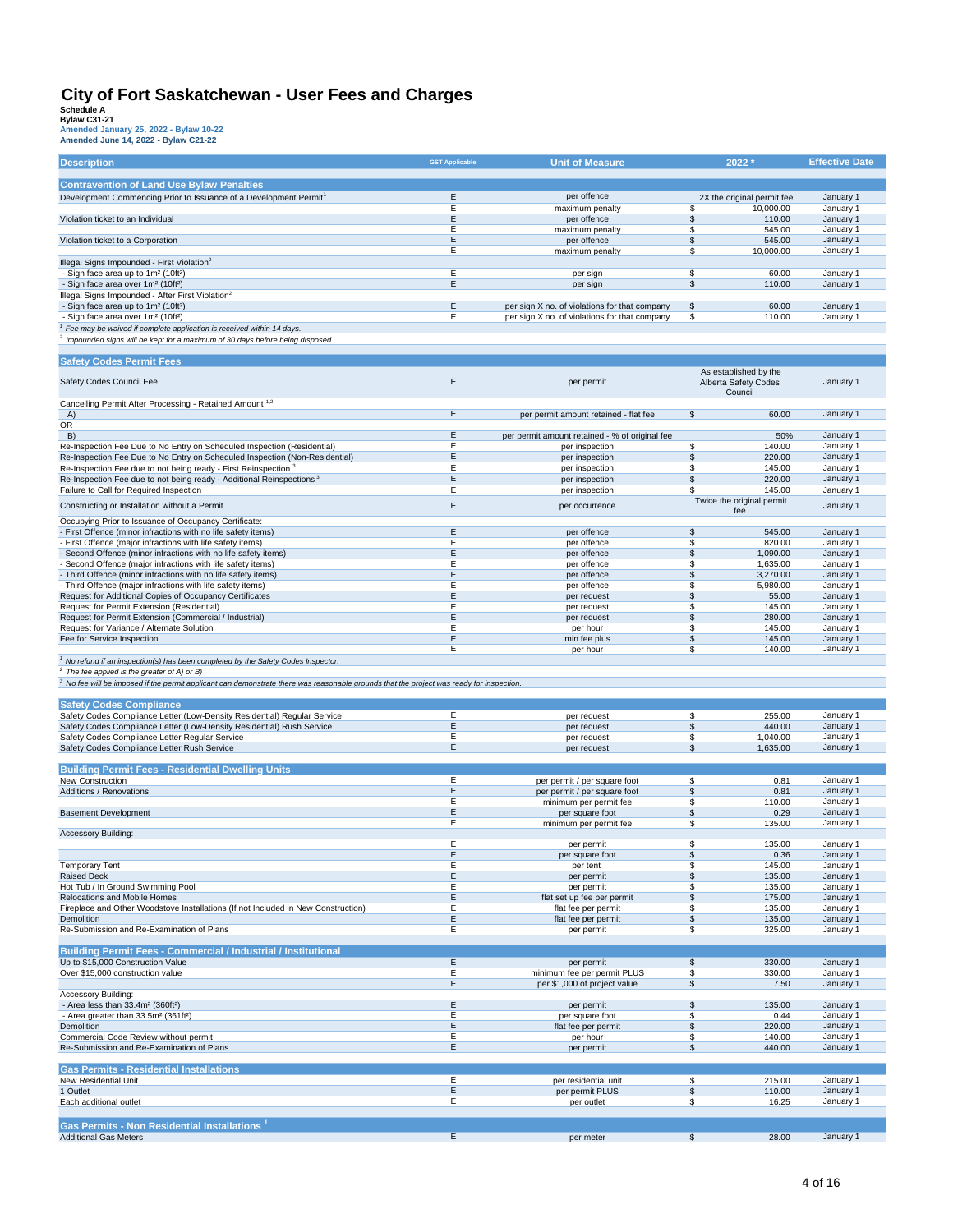| <b>Description</b>                                                                                                                                                                                                      | <b>GST Applicable</b> | <b>Unit of Measure</b>                              | 2022 *                             | <b>Effective Date</b>  |
|-------------------------------------------------------------------------------------------------------------------------------------------------------------------------------------------------------------------------|-----------------------|-----------------------------------------------------|------------------------------------|------------------------|
| Less than 100,000 BTU Input                                                                                                                                                                                             | E                     | per permit                                          | \$<br>110.00                       | January 1              |
| 100,001 - 150,000 BTU Input                                                                                                                                                                                             | Ε                     | per permit                                          | \$<br>140.00                       | January 1              |
| 150,001 - 250,000 BTU Input                                                                                                                                                                                             | Ε                     | per permit                                          | 170.00<br>\$                       | January 1              |
| 250,001 - 500,000 BTU Input                                                                                                                                                                                             | Ε                     | per permit                                          | \$<br>195.00                       | January 1              |
| 500,001 - 750,000 BTU Input                                                                                                                                                                                             | Ε                     | per permit                                          | \$<br>220.00                       | January 1              |
| 750,001 - 1,000,000 BTU Input                                                                                                                                                                                           | Ε                     | per permit                                          | \$<br>245.00                       | January 1              |
| More than 1,000,000 BTU Input                                                                                                                                                                                           | E                     | per permit PLUS                                     | \$<br>300.00                       | January 1              |
|                                                                                                                                                                                                                         | Ε                     | per 100,000 BTU above 1,000,000                     | \$<br>7.35                         | January 1              |
|                                                                                                                                                                                                                         |                       |                                                     |                                    |                        |
| BTU fees include one meter.                                                                                                                                                                                             |                       |                                                     |                                    |                        |
|                                                                                                                                                                                                                         |                       |                                                     |                                    |                        |
| <b>Gas Permits - Propane and Small Installations</b>                                                                                                                                                                    |                       |                                                     |                                    |                        |
| Propane Tank Sets - New or Replacements                                                                                                                                                                                 | E                     | per permit                                          | \$<br>140.00                       | January 1              |
| Temporary Propane / Natural Gas Heating - Includes Tank Set                                                                                                                                                             | Ε                     | per permit / per set                                | \$<br>140.00                       | January 1              |
| Gas / Propane Cylinder Refill Centers                                                                                                                                                                                   | Ε                     | per permit / per refill                             | \$<br>325.00                       | January 1              |
| Replacement of Commercial or Industrial Appliances:                                                                                                                                                                     |                       |                                                     |                                    |                        |
| - Up to 400,000 BTU Input                                                                                                                                                                                               | Ε                     | per permit / per unit                               | \$<br>170.00                       | January 1              |
| - 400,000 to 5,000,000 BTU Input                                                                                                                                                                                        | Ε                     | per permit / per unit                               | \$<br>195.00                       | January 1              |
| - Over 5,000,000 BTU Input                                                                                                                                                                                              | Ε                     | per permit / per unit                               | \$<br>295.00                       | January 1              |
|                                                                                                                                                                                                                         |                       |                                                     |                                    |                        |
|                                                                                                                                                                                                                         |                       |                                                     |                                    |                        |
| <b>Plumbing Permits</b>                                                                                                                                                                                                 |                       |                                                     |                                    |                        |
| New Residential Dwelling Unit                                                                                                                                                                                           | E                     | per residential unit                                | \$<br>270.00                       | January 1              |
| 1 Fixture                                                                                                                                                                                                               | Ε                     | per permit PLUS                                     | \$<br>110.00                       | January 1              |
| Each additional fixture                                                                                                                                                                                                 | Ε                     | per fixture                                         | \$<br>11.25                        | January 1              |
| Private Sewage Disposal Systems Permit                                                                                                                                                                                  | Ε                     | per permit                                          | \$<br>295.00                       | January 1              |
|                                                                                                                                                                                                                         |                       |                                                     |                                    |                        |
| <b>Electrical Permit - Low Density Residential</b>                                                                                                                                                                      |                       |                                                     |                                    |                        |
| Up to 112m <sup>2</sup> (1.200ft <sup>2</sup> )                                                                                                                                                                         | E                     | per permit                                          | \$<br>290.00                       | January 1              |
| 112m <sup>2</sup> to 139m <sup>2</sup> (1,201ft <sup>2</sup> to 1,500ft <sup>2</sup> )                                                                                                                                  | Ε                     | per permit                                          | \$<br>315.00                       | January 1              |
| 140m <sup>2</sup> to 185m <sup>2</sup> (1,501ft <sup>2</sup> to 2,000ft <sup>2</sup> )                                                                                                                                  | E                     |                                                     | 345.00<br>\$                       | January 1              |
|                                                                                                                                                                                                                         |                       | per permit                                          |                                    |                        |
| 186m <sup>2</sup> to 232m <sup>2</sup> (2,001ft <sup>2</sup> to 2,500ft <sup>2</sup> )                                                                                                                                  | Ε                     | per permit                                          | \$<br>375.00                       | January 1              |
| Over 232m <sup>2</sup> (2,500ft <sup>2</sup> )                                                                                                                                                                          | Е                     | per permit                                          | \$<br>400.00                       | January 1              |
| Detached Garages Electrical for New Homes <sup>1</sup>                                                                                                                                                                  | E                     | per permit                                          | \$<br>145.00                       | January 1              |
| <sup>1</sup> Attached Garage permit included with square footage of new dwelling.                                                                                                                                       |                       |                                                     |                                    |                        |
|                                                                                                                                                                                                                         |                       |                                                     |                                    |                        |
| Annual Electrical Permit Fee - Industrial, Commercial and Institutional                                                                                                                                                 |                       |                                                     |                                    |                        |
| Up to \$2,000                                                                                                                                                                                                           | E                     | per permit                                          | $\overline{\mathcal{S}}$<br>290.00 | January 1              |
| \$2,001 to \$5,000                                                                                                                                                                                                      | Ε                     | minimum fee PLUS                                    | \$<br>290.00                       | January 1              |
|                                                                                                                                                                                                                         | Ε                     | per \$100 value                                     | \$<br>3.25                         | January 1              |
|                                                                                                                                                                                                                         | E                     | maximum fee                                         |                                    | January 1              |
|                                                                                                                                                                                                                         |                       |                                                     | \$<br>385.00                       |                        |
| \$5,001 to \$50,000                                                                                                                                                                                                     | Ε                     | minimum fee PLUS                                    | \$<br>385.00                       | January 1              |
|                                                                                                                                                                                                                         | Ε                     | per \$100 value                                     | \$<br>1.70                         | January 1              |
|                                                                                                                                                                                                                         | Ε                     | maximum fee                                         | \$<br>1,120.00                     | January 1              |
| \$50,001 to \$1,000,000                                                                                                                                                                                                 | E                     | minimum fee PLUS                                    | \$<br>1,120.00                     | January 1              |
|                                                                                                                                                                                                                         | E                     | per \$100 value                                     | \$<br>1.15                         | January 1              |
|                                                                                                                                                                                                                         | Е                     | maximum fee                                         | 11,445.00<br>\$                    | January 1              |
| \$1,000,001 to \$3,000,000                                                                                                                                                                                              | E                     | minimum fee PLUS                                    | \$<br>11,445.00                    | January 1              |
|                                                                                                                                                                                                                         | Е                     | per \$100 value                                     | \$<br>0.82                         | January 1              |
|                                                                                                                                                                                                                         | Ε                     | maximum fee                                         | \$<br>27,770.00                    | January 1              |
| \$3,000,001 and Over                                                                                                                                                                                                    | Е                     | minimum fee PLUS                                    | \$<br>27,770.00                    | January 1              |
|                                                                                                                                                                                                                         | E                     |                                                     | \$<br>0.30                         | January 1              |
|                                                                                                                                                                                                                         |                       | per \$100 value                                     |                                    |                        |
|                                                                                                                                                                                                                         |                       |                                                     |                                    |                        |
| Electrical Permit Fee - Multi-family (more than 4 units) Commercial,                                                                                                                                                    |                       |                                                     |                                    |                        |
| Industrial, Institutional, and alterations for all                                                                                                                                                                      |                       |                                                     |                                    |                        |
| Installation $cost1$ up to \$2,000                                                                                                                                                                                      | E                     | per permit                                          | \$<br>185.00                       | January 1              |
| \$2,001 to \$5,000                                                                                                                                                                                                      | E                     | per permit                                          | $\mathfrak{s}$<br>265.00           | January 1              |
| \$5,001 to \$10,000                                                                                                                                                                                                     | E                     | per permit                                          | \$<br>370.00                       | January 1              |
| \$10,001 to \$20,000                                                                                                                                                                                                    | Ε                     | per permit                                          | \$<br>440.00                       | January 1              |
|                                                                                                                                                                                                                         | Е                     |                                                     |                                    |                        |
| \$20,001 to \$50,000<br>\$50,001 to \$100,000                                                                                                                                                                           | Ε                     | per permit                                          | \$<br>600.00<br>\$<br>820.00       | January 1<br>January 1 |
|                                                                                                                                                                                                                         |                       | per permit                                          |                                    |                        |
| \$100,001 to \$150,000                                                                                                                                                                                                  | Ε                     | per permit                                          | \$<br>1,135.00                     | January 1              |
| \$150,000 to \$250,000                                                                                                                                                                                                  | Ε                     | per permit                                          | \$<br>1,715.00                     | January 1              |
| \$250,001 to \$500,000                                                                                                                                                                                                  | E                     | per permit                                          | \$<br>2,310.00                     | January 1              |
| \$500,001 to \$750,000                                                                                                                                                                                                  | Ε                     | per permit                                          | $\boldsymbol{\theta}$<br>2,840.00  | January 1              |
| \$750,001 to \$1,000,000                                                                                                                                                                                                | Ε                     | per permit                                          | \$<br>3,375.00                     | January 1              |
| Above \$1,000,000                                                                                                                                                                                                       | Ε                     | per permit                                          | 4,905.00<br>\$                     | January 1              |
| 1 Installation cost is the costs incurred for materials, fixture, supplies and labour. In cases where the homeowner completes the work, installation cost equals double the value of materials, fixtures, and supplies. |                       |                                                     |                                    |                        |
|                                                                                                                                                                                                                         |                       |                                                     |                                    |                        |
| <b>Electrical Permit Fee - Temporary and Underground Electrical Services</b>                                                                                                                                            |                       |                                                     |                                    |                        |
| Residential                                                                                                                                                                                                             | E                     | per service                                         | \$<br>110.00                       | January 1              |
| Commercial, Industrial, Institutional, High Density Multiple Residential                                                                                                                                                | E                     | per service                                         | \$<br>145.00                       | January 1              |
|                                                                                                                                                                                                                         |                       |                                                     |                                    |                        |
| <b>Division: Infrastructure and Planning</b>                                                                                                                                                                            |                       |                                                     |                                    |                        |
| <b>Department: Economic Development</b>                                                                                                                                                                                 |                       |                                                     |                                    |                        |
|                                                                                                                                                                                                                         |                       |                                                     |                                    |                        |
| <b>Business Licence Fees - New</b>                                                                                                                                                                                      |                       |                                                     |                                    |                        |
| Business Licence Issued Between: 1                                                                                                                                                                                      |                       |                                                     |                                    |                        |
|                                                                                                                                                                                                                         |                       |                                                     |                                    |                        |
| - January 1st and March 31st                                                                                                                                                                                            | Ε                     | per licence / % of business licence renewal fee     | 100%                               | January 1              |
| - April 1st and June 30th                                                                                                                                                                                               | Ε                     | per licence / % of business licence renewal fee     | 75%                                | January 1              |
| - July 1st and September 30th                                                                                                                                                                                           | Е                     | per licence / % of business licence renewal fee     | 50%                                | January 1              |
| - October 1st and December 31st                                                                                                                                                                                         | Ε                     | per licence / % of business licence renewal fee     | 25%                                | January 1              |
| Applies to Residential, and Non-Residential Licences.                                                                                                                                                                   |                       |                                                     |                                    |                        |
| <b>Business Licence Fees - Renewal</b>                                                                                                                                                                                  |                       |                                                     |                                    |                        |
|                                                                                                                                                                                                                         |                       | per licence / % of business licence renewal fee for |                                    |                        |
| Seasonal - Resident                                                                                                                                                                                                     | E                     | resident                                            | 50%                                | June 14                |
|                                                                                                                                                                                                                         |                       | per licence / % of business licence renewal fee for |                                    |                        |
| Seasonal - Non-Resident                                                                                                                                                                                                 | E                     | non-resident                                        | 50%                                | June 14                |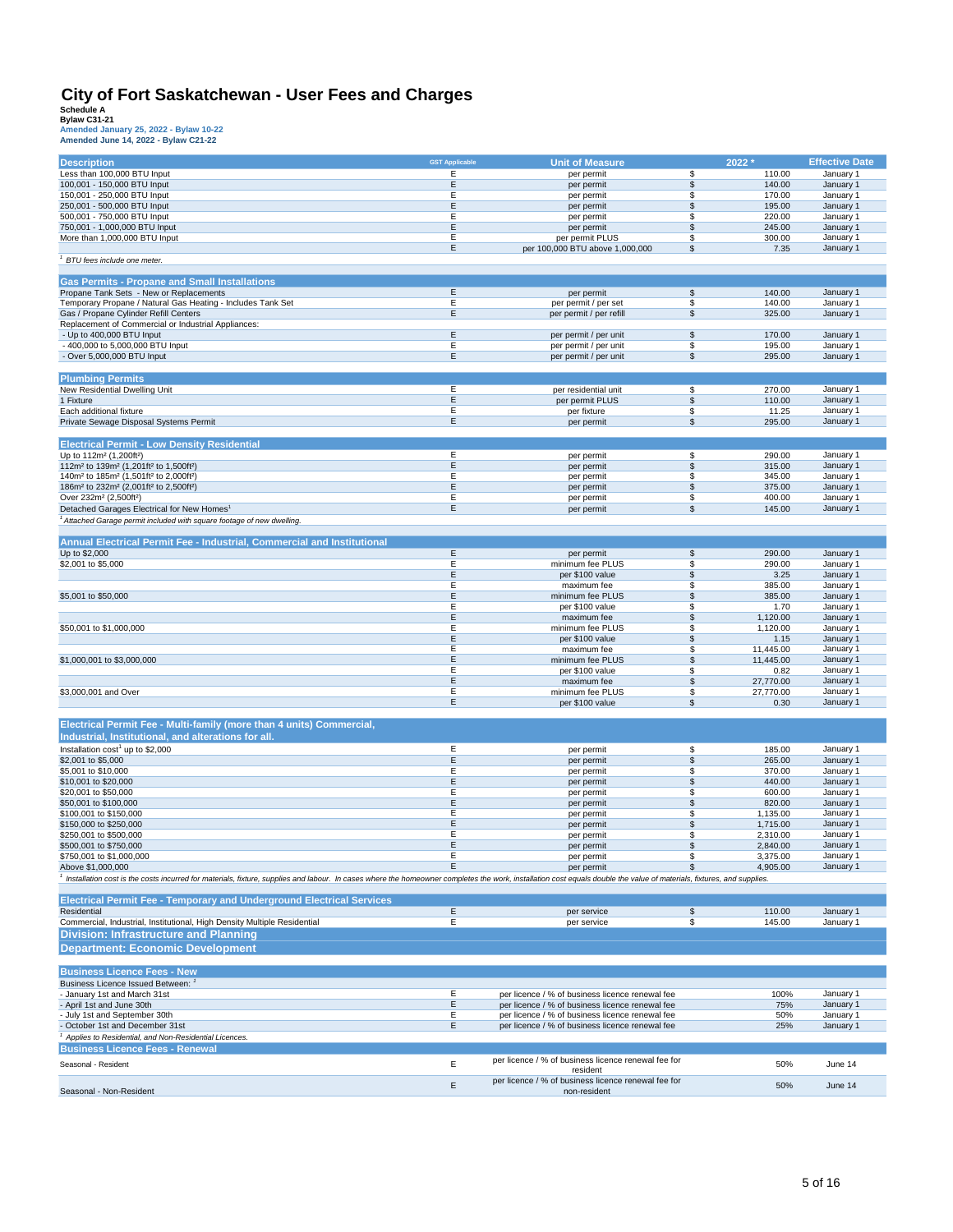| <b>Description</b>                                                                                                | <b>GST Applicable</b> | <b>Unit of Measure</b>                    | 2022 *                           | <b>Effective Date</b>  |
|-------------------------------------------------------------------------------------------------------------------|-----------------------|-------------------------------------------|----------------------------------|------------------------|
| <b>Business Licence Fees - Renewal</b>                                                                            |                       |                                           |                                  |                        |
| Resident                                                                                                          | E                     | per licence / per calendar year           | \$<br>100.00                     | January 1              |
| Non-Resident                                                                                                      | Ε                     | per licence / per calendar year           | \$<br>330.00                     | January 1              |
| <b>Temporary Licence</b>                                                                                          | Ε                     | per licence / per calendar year           | \$<br>104.00                     | January 1              |
| <b>Business &amp; Development Incentive Applicantion Fee</b>                                                      |                       |                                           |                                  |                        |
| Heartland Incentive Program                                                                                       | E                     | per application                           | \$<br>5,000.00                   | June 14                |
| <b>Division: Infrastructure and Planning</b>                                                                      |                       |                                           |                                  |                        |
| <b>Department: Utilities</b>                                                                                      |                       |                                           |                                  |                        |
|                                                                                                                   |                       |                                           |                                  |                        |
| <b>Utility Fees - Water and Sewer Service Fees</b>                                                                |                       |                                           |                                  |                        |
| Connection to Main                                                                                                |                       |                                           |                                  |                        |
| - Water / Sewer Connection Permit                                                                                 | Ε                     | each                                      | \$<br>385.00                     | January 1              |
| - Permit Deposit                                                                                                  | Е                     | per permit                                | \$<br>2,500.00                   | January 1              |
| - Subdivision Development Water                                                                                   | Ε                     | per hectare                               | \$<br>560.00                     | January 1              |
| Development Inspection (Construction Completion/Final Acceptance)                                                 | Е                     | per Certificate                           | \$<br>535.00                     | January 1              |
| Account<br>- Utility Account Application Fee                                                                      | E                     | each                                      | $\overline{\mathbb{S}}$<br>27.00 | January 1              |
| - Service Deposit:                                                                                                |                       |                                           |                                  |                        |
| - Metered                                                                                                         | E                     | per account                               | 75.00<br>\$                      | January 1              |
| - Construction Water Account                                                                                      | Ε                     | deposit per account                       | \$<br>200.00                     | January 1              |
| - Hydrant Water Account                                                                                           | Ε                     | deposit per account                       | \$<br>200.00                     | January 1              |
| - Utility Bill Paper Copy                                                                                         | Ε                     | per month                                 | \$<br>1.15                       | January 1              |
| - Utility Bill Reprint                                                                                            | E                     | per bill                                  | 11.00<br>\$                      | January 1              |
| - Statement of Utility Account                                                                                    | E                     | per statement per Utility Account         | \$<br>26.75                      | January 1              |
| - Bulk Water Account - After Hours <sup>1</sup> Top Up                                                            | E                     | per call                                  | \$<br>410.00                     | January 1              |
| Water - Meter and Curb Stop                                                                                       |                       |                                           |                                  |                        |
| - Meter Installation Fee:                                                                                         | Ε                     |                                           |                                  |                        |
| - 5/8" Meter<br>- 3/4" to 1" Meter                                                                                | E                     | per meter<br>per meter                    | \$<br>55.00<br>\$<br>165.00      | January 1<br>January 1 |
| - Greater 1" Meter                                                                                                | E                     | per meter                                 | \$<br>267.00                     | January 1              |
| Damaged Meter                                                                                                     | Е                     | minimum charge                            | \$<br>335.00                     | January 1              |
| - Meter Bench Test Deposit                                                                                        | $\mathsf E$           | per test                                  | \$<br>180.00                     | January 1              |
| - Damaged Curb Stop                                                                                               | Ε                     | minimum charge                            | \$<br>555.00                     | January 1              |
| Sewer - Sewer Lateral Preventative Maintenance (i.e., "Root Program")                                             |                       |                                           |                                  |                        |
| <b>Basic Service</b>                                                                                              | Ε                     | each                                      | \$<br>220.00                     | January 1              |
| - Video                                                                                                           | Ε                     | per appointment                           | \$<br>113.00                     | January 1              |
| - Auger                                                                                                           | E                     | per appointment                           | \$<br>113.00                     | January 1              |
| - Chemical Treatment                                                                                              | Ε                     | per appointment                           | \$<br>113.00                     | January 1              |
| - Line Locating, Sonde, Lateral Only                                                                              | Ε<br>Ε                | per appointment                           | \$<br>113.00                     | January 1              |
| - Emergency Service, Sewer Back Up                                                                                |                       | each                                      | \$<br>647.00                     | January 1              |
| Surcharge Fees <sup>2</sup>                                                                                       | Ε                     |                                           |                                  |                        |
| - After Hours <sup>1</sup> Water Disconnect / Reconnect <sup>3</sup>                                              |                       | per appointment                           | \$<br>195.00                     | January 1              |
| - After Hours <sup>1</sup> Meter Installation                                                                     | Ε                     | per appointment                           | \$<br>389.00                     | January 1              |
| - Missed Appointment/ Site Not Ready for Meter 4                                                                  | $\mathsf E$           | per appointment                           | $\mathbb{S}$<br>215.00           | January 1              |
| After Hours - 4:30pm to 10:00pm Monday to Friday,8:00am to 10:00pm Saturday and Sunday.                           |                       |                                           |                                  |                        |
| Applied in addition to any other Fees and Charges.<br>Reconnect must be within 3 hours of disconnect.             |                       |                                           |                                  |                        |
|                                                                                                                   |                       |                                           |                                  |                        |
| 4 Missed appointments may result in immediate disconnection of water.                                             |                       |                                           |                                  |                        |
| <b>Utility Fees - Water Rates</b>                                                                                 |                       |                                           |                                  |                        |
| <b>Fixed Rate</b>                                                                                                 |                       |                                           |                                  |                        |
| - Multi-Unit Residential - Common Meter                                                                           | Ε                     | per unit, per month                       | 6.64<br>\$                       | January 1              |
| - 62 series (5/8") Meter                                                                                          | $\mathsf E$           | per month                                 | $\sqrt{3}$<br>6.64               | January 1              |
| - 75 series (3/4") Meter                                                                                          | E                     | per month                                 | \$<br>9.56                       | January 1              |
| - 100 series (1") Meter                                                                                           | $\mathsf E$           | per month                                 | \$<br>17.00                      | January 1              |
| - 150 series (1.5") Meter                                                                                         | Ε                     | per month                                 | \$<br>38.25                      | January 1              |
| - 200 series (2") Meter                                                                                           | Ε<br>Е                | per month                                 | \$<br>67.99                      | January 1              |
| - 300 series (2.5" to 3") Meter<br>- 400 series (4") Meter                                                        | Ε                     | per month                                 | \$<br>152.99<br>\$<br>271.97     | January 1<br>January 1 |
| - 600 series (6") Meter                                                                                           | E                     | per month<br>per month                    | \$<br>611.94                     | January 1              |
| - 800 series (8") Meter                                                                                           | E                     | per month                                 | \$<br>1,087.90                   | January 1              |
| Construction - Residential up to 3 units                                                                          | E                     | per unit, per month                       | \$<br>75.00                      | January 1              |
| Construction - Non-Residential, Residential >3 units                                                              | Ε                     | per month                                 | \$<br>250.00                     | January 1              |
| <b>Consumption Rate</b>                                                                                           |                       |                                           |                                  |                        |
| - Water - Metered Account                                                                                         | Ε                     | cubic metre                               | \$<br>2.95                       | January 1              |
| - Bulk Water - Account                                                                                            | Е                     | cubic metre                               | 3.99<br>\$                       | January 1              |
| - Bulk Water - Coin/Non Account                                                                                   | Ε                     | cubic metre                               | \$<br>4.15                       | January 1              |
| - Bulk Water - Hydrant                                                                                            | Ε                     | cubic metre                               | \$<br>4.37                       | January 1              |
| <b>Utility Fees - Sewer Rates</b>                                                                                 |                       |                                           |                                  |                        |
| <b>Fixed Rate</b>                                                                                                 |                       |                                           |                                  |                        |
| - Individually Metered Account                                                                                    | Ε                     | per month                                 | 5.60<br>\$                       | January 1              |
| - Multi-Unit Residential - Common Meter                                                                           | Ε                     | per unit, per month                       | \$<br>5.60                       | January 1              |
| <b>Consumption Charge</b>                                                                                         | Ε                     | per cubic metre of 100% water consumption | 2.62<br>\$                       | January 1              |
|                                                                                                                   |                       |                                           |                                  |                        |
| <b>Utility Fees - Solid Waste Rates</b>                                                                           |                       |                                           |                                  |                        |
| <b>Fixed Rate</b>                                                                                                 |                       |                                           |                                  |                        |
| - Residential Curbside Service (includes 1 garbage cart and 1 organics cart)                                      | Ε                     | per unit, per month                       | 26.81<br>\$                      | January 1              |
| - Multi-Family Residential Front-load Service                                                                     | Ε                     | per unit, per month                       | \$<br>16.08                      | January 1              |
| Additional Garbage Cart (Limit 1 240L cart per household, minimum 6 month commitment):<br>- Collection & Disposal | $\mathsf E$           | per unit, per month                       | \$<br>12.50                      | January 1              |
| - Cart Delivery - Administrative fee                                                                              | Е                     | per delivery                              | \$<br>50.00                      | January 1              |
| <b>Commercial Organics Collection</b>                                                                             |                       |                                           |                                  |                        |
| - Cart Delivery - Administrative fee                                                                              | E                     | per delivery                              | \$<br>50.00                      | January 1              |
| - Cart Rental                                                                                                     | Ε                     | per cart, per month                       | \$<br>2.05                       | January 1              |
| - Collection & Disposal                                                                                           | Ε                     | per cart, per lift                        | \$<br>8.03                       | January 1              |
| Cart Upsize Fee (exchange back to 240L cart)                                                                      | Ε                     | per delivery                              | \$<br>50.00                      | January 1              |
|                                                                                                                   |                       |                                           |                                  |                        |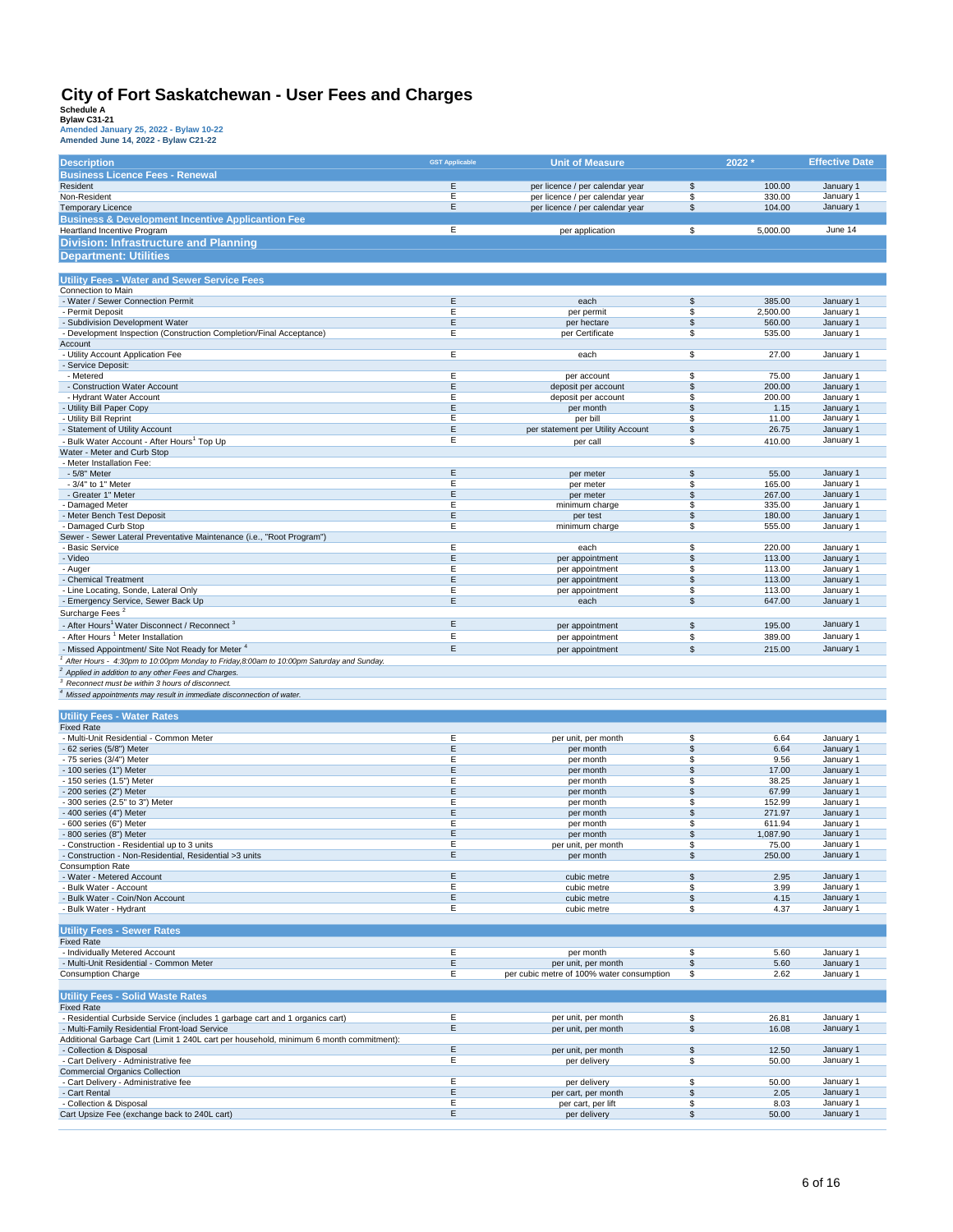| <b>Description</b>                                                                           | <b>GST Applicable</b> | <b>Unit of Measure</b>                             |          | 2022 *           | <b>Effective Date</b>  |
|----------------------------------------------------------------------------------------------|-----------------------|----------------------------------------------------|----------|------------------|------------------------|
| <b>Utility Penalties and Outstanding Balance Fees</b>                                        |                       |                                                    |          |                  |                        |
| Late Payment Penalty                                                                         | E                     | on balance outstanding after due date specified on |          | 2.50%            |                        |
|                                                                                              |                       | utility bill                                       |          |                  |                        |
| <b>Disconnection Notice Issued</b>                                                           | $\mathsf E$           | per notice                                         | \$       | 15.00            | January 1              |
| Fee for Disconnection/Reconnection due to Late Payment or Bylaw Contravention 1              | Ε                     | per disconnection                                  | \$       | 80.00            | January 1              |
| Transaction Fee to Transfer Outstanding Balance from Utility Account to Property Tax Account | E                     | per transfer                                       | \$       | 21.50            | January 1              |
|                                                                                              |                       |                                                    |          |                  |                        |
| <sup>1</sup> Outstanding balance must be paid in full.                                       |                       |                                                    |          |                  |                        |
|                                                                                              |                       |                                                    |          |                  |                        |
| <b>Transfer Station - Waste Disposal Charges</b>                                             |                       |                                                    |          |                  |                        |
|                                                                                              |                       |                                                    |          |                  |                        |
| Residential Household Waste <sup>1</sup>                                                     | Ε                     |                                                    |          |                  |                        |
| - Loose Bags                                                                                 | Ε                     | per bag, up to 6 bags                              | \$       | 2.75             | January 1              |
| - General Household Waste<br>- General Construction Debris                                   | $\mathsf E$           | per cubic metre                                    | \$<br>\$ | 22.00<br>35.75   | January 1              |
|                                                                                              |                       | per cubic metre                                    |          |                  | January 1              |
| Furniture                                                                                    | Ε                     |                                                    |          |                  | January 1              |
| - Small Furniture, e.g. arm chair, kitchen table, twin mattress or box spring (each)         |                       | per piece                                          | \$       | 10.25            |                        |
| - Medium Furniture, e.g. 2-3 seat sofa, 4-drawer dresser, double/queen mattress or box       | E                     |                                                    |          |                  | January 1              |
| spring (each)                                                                                | Ε                     | per piece                                          | \$       | 15.50            |                        |
| - Large Furniture, e.g. 4-seat sofa, king mattress or box spring (each)                      |                       | per piece                                          | \$       | 20.50            | January 1              |
| Mattress Surcharge                                                                           | Ε                     | per mattress                                       | \$       | 15.00            | January 1              |
| Tree Branches and Christmas Trees                                                            |                       |                                                    |          | No Charge        | January 1              |
| Propane, Butane, and Camp-Stove Gas                                                          |                       |                                                    |          |                  |                        |
| - Tanks Less than 20lbs                                                                      | Ε                     | per tank                                           |          | No Charge        | January 1              |
| - Tanks in Excess of 20lbs                                                                   | Ε                     | per tank                                           |          | No Charge        | January 1              |
| Scale fee - metric tonne (1,000 kg)                                                          | Ε                     | per metric tonne                                   | \$       | 155.00           | January 1              |
| Scale fee - per kg                                                                           | Ε                     | per kg                                             | \$       | 0.16             | January 1              |
| Note: If scale does not read load weight, than refer to volume                               |                       |                                                    |          |                  |                        |
| Accepted only in limited quantity as space permits.                                          |                       |                                                    |          |                  |                        |
|                                                                                              |                       |                                                    |          |                  |                        |
| <b>Division: Community and Protective Services</b>                                           |                       |                                                    |          |                  |                        |
| <b>Department: Culture and Recreation Services</b>                                           |                       |                                                    |          |                  |                        |
|                                                                                              |                       |                                                    |          |                  |                        |
| Dow Centennial Centre (DCC) - Single Admission                                               |                       |                                                    |          |                  |                        |
| Child - 2 to 12 Yrs                                                                          | $\mathsf T$           | each                                               | \$       | 4.71             | January 1              |
| Youth -13 to 17 Yrs                                                                          | T                     | each                                               | \$       | 5.19             | January 1              |
| Adult - 18 to 64 Yrs                                                                         | $\mathsf{T}$          | each                                               | \$       | 8.90             | January 1              |
| Senior - 65+ Yrs / Student - Valid Post Secondary ID (18+ Yrs)                               | $\mathsf{T}$          | each                                               | \$       | 7.38             | January 1              |
| Family                                                                                       | $\mathsf{T}$          | each                                               | \$       | 19.71            | January 1              |
| Games Den Only                                                                               | $\mathsf{T}$          | each                                               | \$       | 2.19             | January 1              |
| Track Only - 2 to 64 Yrs                                                                     | Т                     | each                                               | \$       | 2.19             | January 1              |
| Track Only - Silver Sneakers - 65+ Yrs                                                       | $\mathsf{T}$          | each                                               | \$       | 1.24             | January 1              |
|                                                                                              |                       |                                                    |          |                  |                        |
| DCC - 10 Visit Pass                                                                          |                       |                                                    |          |                  |                        |
| Child - 2 to 12 Yrs                                                                          | $\top$                | each                                               | \$       | 42.57            | January 1              |
| Youth -13 to 17 Yrs                                                                          | T                     | each                                               | \$       | 46.86            | January 1              |
| Adult - 18 to 64 Yrs                                                                         | $\mathsf{T}$          | each                                               | \$       | 80.19            | January 1              |
| Senior - 65+ Yrs / Student - Valid Post Secondary ID (18+ Yrs)                               | T                     | each                                               | \$       | 66.67            | January 1              |
| Family                                                                                       | $\mathsf{T}$          | each                                               | \$       | 177.62           | January 1              |
|                                                                                              |                       |                                                    |          |                  |                        |
| <b>DCC - 1 Month Pass</b>                                                                    |                       |                                                    |          |                  |                        |
| Child - 2 to 12 Yrs                                                                          | $\mathsf T$           | each                                               | \$       | 23.52            | January 1              |
| Youth -13 to 17 Yrs                                                                          | T                     | each                                               | \$       | 25.95            | January 1              |
| Adult - 18 to 64 Yrs                                                                         | T                     | each                                               | \$       | 44.48            | January 1              |
| Senior - 65+ Yrs / Student - Valid Post Secondary ID (18+ Yrs)                               | T                     | each                                               | \$       | 37.00            | January 1              |
| Flex Pass (living in the same household)                                                     |                       |                                                    |          |                  |                        |
| - Child                                                                                      | $\mathsf{T}$          | each                                               | \$       | 19.95            | January 1              |
| - Youth                                                                                      | $\mathsf{T}$          | each                                               | \$       | 22.05            | January 1              |
| Second Adult                                                                                 | T                     | each                                               | \$       | 37.81            | January 1              |
| - Second Senior/Student                                                                      | $\mathsf{T}$          | each                                               | \$       | 31.43            | January 1              |
| Games Den Only                                                                               | T<br>$\mathsf{T}$     | each<br>each                                       | \$       | 19.71            | January 1              |
| Family (2 adults/caregivers and unlimited children under 18 Yrs)                             |                       |                                                    | \$       | 103.67           | January 1              |
|                                                                                              |                       |                                                    |          |                  |                        |
| <b>DCC - Annual Pass</b>                                                                     |                       |                                                    |          |                  |                        |
| Child - 2 to 12 Yrs<br>Youth -13 to 17 Yrs                                                   | $\mathsf{T}$          | eacn<br>each                                       | P<br>\$  | 258.62<br>285.28 | January 1              |
| Adult - 18 to 64 Yrs                                                                         | т                     | each                                               | \$       | 489.33           | January 1<br>January 1 |
| Senior - 65+ Yrs / Student - Valid Post Secondary ID (18+ Yrs)                               | T                     | each                                               | \$       | 406.90           | January 1              |
| <b>Flex Pass</b>                                                                             |                       |                                                    |          |                  |                        |
| - Child                                                                                      | Т                     | each                                               | \$       | 219.76           | January 1              |
| - Youth                                                                                      | T                     | each                                               | \$       | 242.33           | January 1              |
| - Second Adult                                                                               | $\mathsf{T}$          | each                                               | \$       | 415.95           | January 1              |
| - Second Senior/Student                                                                      | Т                     | each                                               | \$       | 345.81           | January 1              |
| Family (2 adults/caregivers and unlimited children under 18 Yrs)                             | $\mathsf T$           | each                                               | \$       | 1,107.43         | January 1              |
|                                                                                              |                       |                                                    |          |                  |                        |
| <b>DCC - 1 Month Track Only Pass</b>                                                         |                       |                                                    |          |                  |                        |
| Track Only - 2 to 64 Yrs                                                                     | T                     | each                                               | \$       | 19.71            | January 1              |
| Track Only - Silver Sneakers - 65+ Yrs                                                       | $\top$                | each                                               | \$       | 10.00            | January 1              |
|                                                                                              |                       |                                                    |          |                  |                        |
| <b>Harbour Pool - Single Admission</b>                                                       |                       |                                                    |          |                  |                        |
| Child - 2 to 12 Yrs                                                                          | $\mathsf T$           | each                                               | \$       | 3.95             | January 1              |
| Youth - 13 to 17 Yrs / Senior - 65+ Yrs / Student - Valid Post Secondary ID (18+ Yrs)        | $\mathsf{T}$          | each                                               | \$       | 5.19             | January 1              |
| Adult - 18 to 64 Yrs                                                                         | $\top$                | each                                               | \$       | 6.91             | January 1              |
| Family (2 adults/caregivers and unlimited children under 18 Yrs)                             | $\mathsf T$           | each                                               | \$       | 14.81            | January 1              |
| Aquasize                                                                                     |                       |                                                    |          |                  |                        |
| - Youth - 13 to 14 Yrs                                                                       | $\mathsf E$           | each                                               | \$       | 6.45             | January 1              |
| - Youth - 15 to 17 Yrs / Senior - 65+ Yrs / Student - Valid Post Secondary ID (18+ Yrs)      | T                     | each                                               | \$       | 6.43             | January 1              |
| - Adult - 18 to 64 Yrs                                                                       | T                     | each                                               | \$       | 8.19             | January 1              |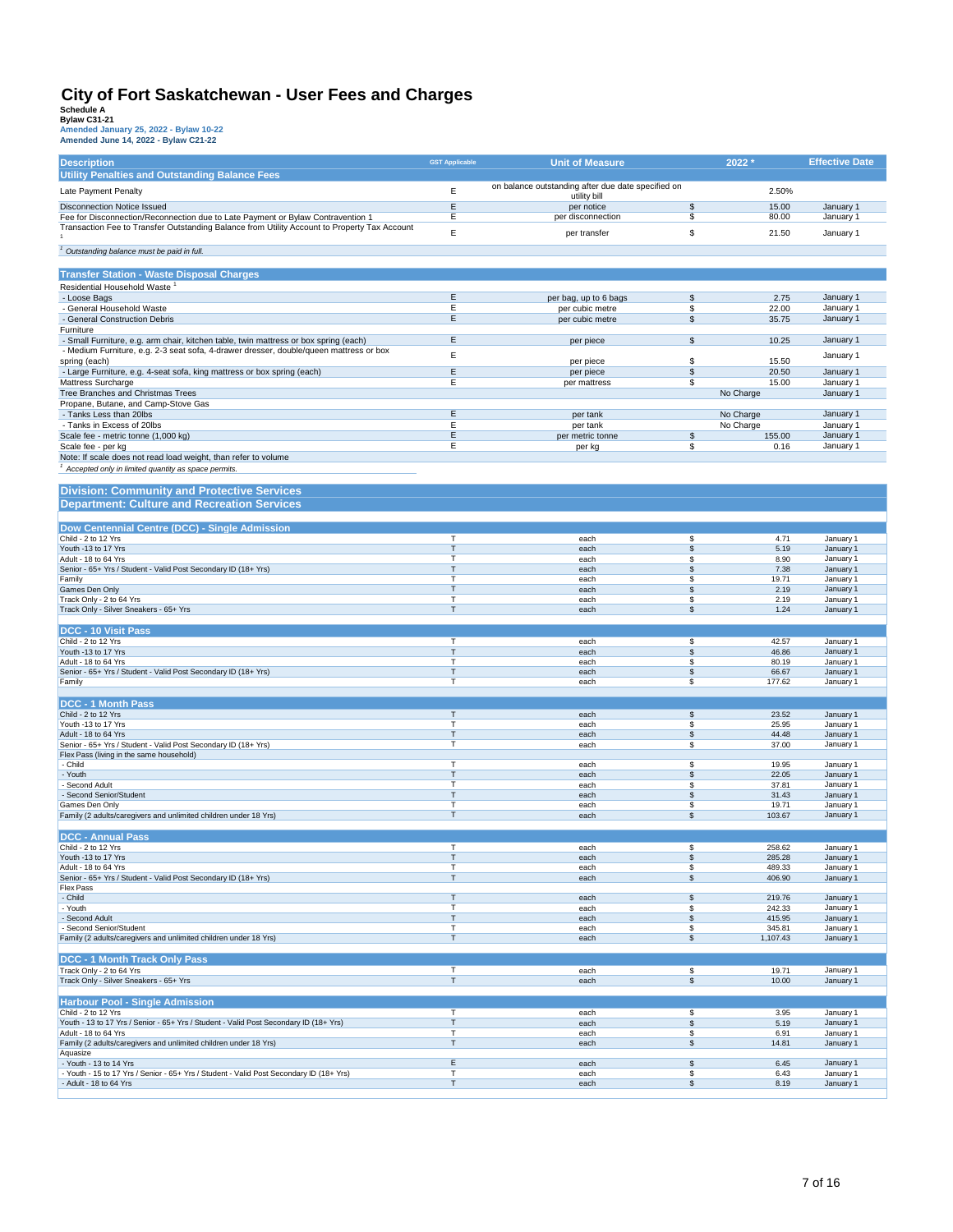| <b>Description</b>                                                                                                           | <b>GST Applicable</b>       | <b>Unit of Measure</b>                   | 2022 *                   |                  | <b>Effective Date</b>  |
|------------------------------------------------------------------------------------------------------------------------------|-----------------------------|------------------------------------------|--------------------------|------------------|------------------------|
| <b>Harbour Pool - 10 Visit Pass</b>                                                                                          |                             |                                          |                          |                  |                        |
| Child - 2 to 12 Yrs                                                                                                          | T.                          | each                                     | \$                       | 35.52            | January 1              |
| Youth - 13 to 17 Yrs / Senior - 65+ Yrs / Student - Valid Post Secondary ID (18+ Yrs)                                        | $\mathsf{T}$                | each                                     | \$                       | 46.86            | January 1              |
| Adult - 18 to 64 Yrs<br>Family (2 adults/caregivers and unlimited children under 18 Yrs)                                     | $\mathsf T$<br>$\mathsf{T}$ | each<br>each                             | \$<br>\$                 | 62.19<br>133.24  | January 1<br>January 1 |
| Aquasize                                                                                                                     |                             |                                          |                          |                  |                        |
| - Youth - 13 to 14 Yrs                                                                                                       | Ε                           | each                                     | \$                       | 57.80            | January 1              |
| - Youth - 15 to 17 Yrs / Senior - 65+ Yrs / Student - Valid Post Secondary ID (18+ Yrs)                                      | T                           | each                                     | \$                       | 57.81            | January 1              |
| - Adult - 18 to 64 Yrs                                                                                                       | $\mathsf{T}$                | each                                     | \$                       | 73.62            | January 1              |
|                                                                                                                              |                             |                                          |                          |                  |                        |
| <b>Harbour Pool - 1 Month Pass</b>                                                                                           |                             |                                          |                          |                  |                        |
| Child - 2 to 12 Yrs                                                                                                          | T                           | each                                     | \$                       | 19.71            | January 1              |
| Youth - 13 to 17 Yrs / Senior - 65+ Yrs / Student - Valid Post Secondary ID (18+ Yrs)                                        | $\mathsf{T}$                | each                                     | \$                       | 36.29            | January 1              |
| Adult - 18 to 64 Yrs                                                                                                         | $\mathsf{T}$                | each                                     | \$                       | 48.38            | January 1              |
| Flex Pass                                                                                                                    |                             |                                          |                          |                  |                        |
| - Child<br>- Youth                                                                                                           | т<br>Т                      | each<br>each                             | \$<br>\$                 | 16.76<br>30.81   | January 1<br>January 1 |
| Second Adult                                                                                                                 | T                           | each                                     | \$                       | 40.62            | January 1              |
| - Second Senior/Student                                                                                                      | T                           | each                                     | \$                       | 30.81            | January 1              |
| Family (2 adults/caregivers and unlimited children under 18 Yrs)                                                             | $\mathsf{T}$                | each                                     | \$                       | 98.71            | January 1              |
| Aquasize                                                                                                                     |                             |                                          |                          |                  |                        |
| - Youth - 13 to 14 Yrs                                                                                                       | Ε                           | each                                     | \$                       | 45.60            | January 1              |
| - Youth - 15 to 17 Yrs / Senior - 65+ Yrs / Student - Valid Post Secondary ID (18+ Yrs)                                      | $\mathsf{T}$                | each                                     | \$                       | 44.90            | January 1              |
| - Adult - 18 to 64 Yrs                                                                                                       | T                           | each                                     | \$                       | 57.24            | January 1              |
|                                                                                                                              |                             |                                          |                          |                  |                        |
| <b>Harbour Pool - Annual Pass</b>                                                                                            |                             |                                          |                          |                  |                        |
| Child - 2 to 12 Yrs                                                                                                          | $\mathsf T$                 | each                                     | \$                       | 197.14           | January 1              |
| Youth - 13 to 17 Yrs / Senior - 65+ Yrs / Student - Valid Post Secondary ID (18+ Yrs)                                        | T                           | each                                     | \$                       | 362.62           | January 1              |
| Adult - 18 to 64 Yrs<br><b>Flex Pass</b>                                                                                     | $\mathsf{T}$                | each                                     | \$                       | 483.71           | January 1              |
| - Child                                                                                                                      | Т                           | each                                     | \$                       | 167.62           | January 1              |
| - Youth                                                                                                                      | $\mathsf{T}$                | each                                     | \$                       | 308.19           | January 1              |
| - Second Adult                                                                                                               | T                           | each                                     | \$                       | 411.14           | January 1              |
| Second Senior/Student                                                                                                        | T                           | each                                     | \$                       | 308.19           | January 1              |
| Family (2 adults/caregivers and unlimited children under 18 Yrs)                                                             | $\mathsf{T}$                | each                                     | \$                       | 986.96           | January 1              |
| Aquasize                                                                                                                     |                             |                                          |                          |                  |                        |
| - Youth - 13 to 14 Yrs                                                                                                       | E                           | each                                     | \$                       | 455.80           | January 1              |
| - Youth - 15 to 17 Yrs / Senior - 65+ Yrs/ Student - Valid Post Secondary ID (18+ Yrs)                                       | т                           | each                                     | \$                       | 449.19           | January 1              |
| - Adult - 18 to 64 Years Old                                                                                                 | $\mathsf{T}$                | each                                     | \$                       | 572.33           | January 1              |
|                                                                                                                              |                             |                                          |                          |                  |                        |
| Multi Facility - DCC and Harbour Pool - Single Admission<br>Family (2 adults/caregivers and unlimited children under 18 Yrs) | T                           | each                                     | $\overline{\mathcal{E}}$ | 21.71            | January 1              |
|                                                                                                                              |                             |                                          |                          |                  |                        |
| Multi Facility - DCC and Harbour Pool Punch Pass (10 Visits)                                                                 |                             |                                          |                          |                  |                        |
| Family (2 adults/caregivers and unlimited children under 18 Yrs)                                                             | T                           | each                                     | \$                       | 195.43           | January 1              |
|                                                                                                                              |                             |                                          |                          |                  |                        |
| Multi Facility - DCC and Harbour Pool - 1 Month Pass                                                                         |                             |                                          |                          |                  |                        |
| Child - 2 to 12 Yrs                                                                                                          | T                           | each                                     | \$                       | 25.14            | January 1              |
| Youth -13 to 17 Yrs                                                                                                          | Т                           | each                                     | \$                       | 30.85            | January 1              |
| Adult - 18 to 64 Yrs                                                                                                         | $\mathsf{T}$                | each                                     | \$                       | 53.29            | January 1              |
| Senior - 65+ Yrs / Student - Valid Post Secondary ID (18+ Yrs)                                                               | $\mathsf{T}$                | each                                     | \$                       | 42.43            | January 1              |
| Flex Pass                                                                                                                    |                             |                                          |                          |                  |                        |
| - Child                                                                                                                      | Т                           | each                                     | \$                       | 21.43            | January 1              |
| - Youth                                                                                                                      | $\mathsf{T}$                | each                                     | \$                       | 26.23            | January 1              |
| - Second Adult<br>- Second Senior/Student                                                                                    | Т<br>т                      | each<br>each                             | \$<br>\$                 | 45.33<br>36.05   | January 1<br>January 1 |
| Family (2 adults/caregivers and unlimited children under 18 Yrs)                                                             | $\mathsf{T}$                | each                                     | \$                       | 115.00           | January 1              |
| Aquasize                                                                                                                     |                             |                                          |                          |                  |                        |
| - Youth - 13 to 17 Yrs / Senior - 65+ Yrs / Student - Valid Post Secondary ID (18+ Yrs)                                      | Т                           | each                                     | \$                       | 51.33            | January 1              |
| - Adult - 18 to 64 Yrs                                                                                                       | $\mathsf{T}$                | each                                     | \$                       | 61.19            | January 1              |
|                                                                                                                              |                             |                                          |                          |                  |                        |
| Multi Facility - Dow Centennial Centre and Harbour Pool - Annual Pass                                                        |                             |                                          |                          |                  |                        |
| Child - 2 to 12 Yrs                                                                                                          | $\mathsf T$                 | each                                     | \$                       | 276.81           | January 1              |
| Youth - 13 to 17 Yrs                                                                                                         | T                           | each                                     | \$                       | 339.33           | January 1              |
| Adult - 18 to 64 Yrs<br>Senior - 65+ Yrs / Student - Valid Post Secondary ID (18+ Yrs)                                       | Т<br>т                      | each<br>each                             | \$<br>\$                 | 586.19           | January 1<br>January 1 |
| <b>Flex Pass</b>                                                                                                             |                             |                                          |                          | 466.76           |                        |
| - Child                                                                                                                      | $\mathsf{T}$                | each                                     | \$                       | 235.33           | January 1              |
| - Youth                                                                                                                      | $\mathsf T$                 | each                                     | $\,$                     | 289.05           | January 1              |
| - Second Adult                                                                                                               | T                           | each                                     | \$                       | 498.24           | January 1              |
| - Second Senior/Student                                                                                                      | $\mathsf T$                 | each                                     | \$                       | 396.71           | January 1              |
| Family (2 adults/caregivers and unlimited children under 18 Yrs)                                                             | $\mathsf T$                 | each                                     | \$                       | 1,225.81         | January 1              |
| Aquasize                                                                                                                     |                             |                                          |                          |                  |                        |
| - Youth - 13 to 17 Yrs / Senior - 65+ Yrs / Student - Valid Post Secondary ID (18 + Yrs)<br>- Adult - 18 to 64 Yrs           | $\top$<br>$\mathsf T$       | each<br>each                             | \$<br>\$                 | 564.76<br>678.81 | January 1<br>January 1 |
|                                                                                                                              |                             |                                          |                          |                  |                        |
| <b>Corporate Discount - (Daily admissions not included)</b>                                                                  |                             |                                          |                          |                  |                        |
| - Point of Sale Discount                                                                                                     | $\overline{T}$              | percent discount                         |                          | 15%              | January 1              |
|                                                                                                                              |                             |                                          |                          |                  |                        |
| <b>DCC - Childminding Services</b>                                                                                           |                             |                                          |                          |                  |                        |
| Individual Child (with membership)                                                                                           | $\mathsf E$                 | per half hour                            | \$                       | 3.35             | January 1              |
| - 20 Punch Pass                                                                                                              | Е                           | 20 half hours                            | \$                       | 56.45            | January 1              |
| Individual Child (no membership)                                                                                             | E                           | per half hour                            | \$                       | 4.10             | January 1              |
| - 20 Punch Pass                                                                                                              | Ε                           | 20 half hours                            | \$                       | 69.50            | January 1              |
| Family                                                                                                                       | Ε                           | per half hour                            | \$                       | 5.65             | January 1              |
| - 20 Punch Pass                                                                                                              | Ε                           | 20 half hours                            | \$                       | 84.35            | January 1              |
|                                                                                                                              |                             |                                          |                          |                  |                        |
| <b>DCC - Specialized Fitness Services</b>                                                                                    |                             |                                          |                          |                  |                        |
| <b>Personal Training Service</b>                                                                                             | $\mathsf T$                 |                                          | \$                       |                  |                        |
| - Personal Program - 2 Hour<br>- Personal Fitness Assessment - 1 Hour                                                        | $\mathsf{T}$                | per 2 hour session<br>per 1 hour session | \$                       | 118.33<br>59.24  | January 1<br>January 1 |
| - Starter Package (3 training sessions, program and assessment)                                                              | $\mathsf T$                 | per package                              | \$                       | 168.00           | January 1              |
| Personal Training Packages                                                                                                   |                             |                                          |                          |                  |                        |
| - 1 Hour Package                                                                                                             | $\mathsf{T}$                | per package                              | \$                       | 59.24            | January 1              |
| - 5 Hour Package                                                                                                             | T                           | per package                              | \$                       | 266.48           | January 1              |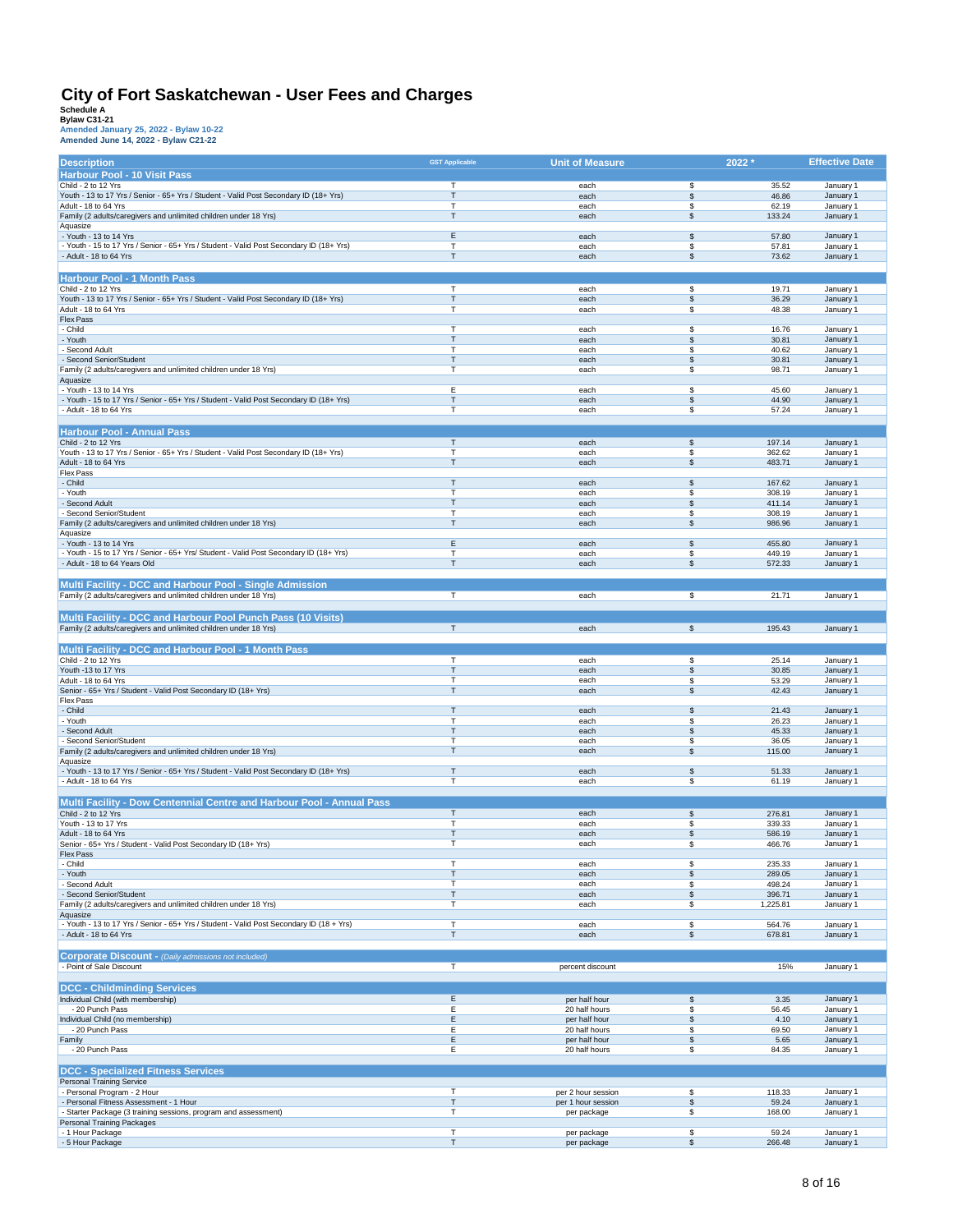| <b>Description</b>                                                                                         | <b>GST Applicable</b> | <b>Unit of Measure</b>          |              | 2022 *           | <b>Effective Date</b>  |
|------------------------------------------------------------------------------------------------------------|-----------------------|---------------------------------|--------------|------------------|------------------------|
| - 10 Hour Package                                                                                          | т                     | per package                     | \$           | 503.52           | January 1              |
| - 15 Hour Package                                                                                          | T                     | per package                     | $\mathbb{S}$ | 710.57           | January 1              |
| Group Training Sessions - 2 people                                                                         |                       |                                 |              |                  |                        |
| - Group Training 1 Hour Package                                                                            | T                     | per package                     | \$           | 78.95            | January 1              |
| Group Training 5 Hour Package                                                                              | т                     | per package                     | \$           | 355.52           | January 1              |
| - Group Training 10 Hour Package<br>- Group Training 15 Hour Package                                       | т<br>т                | per package                     | \$<br>\$     | 671.14<br>947.52 | January 1              |
|                                                                                                            |                       | per package                     |              |                  | January 1              |
| <b>Facility Rental Fees - Miscellaneous</b>                                                                |                       |                                 |              |                  |                        |
| City Insurance Fee - may be available for functions which require insurance when it has not otherwise been |                       |                                 |              |                  |                        |
| obtained                                                                                                   | $\mathsf T$           | per function (as evaluated)     |              | at cost          | January 1              |
| Damage Deposit - Refundable if No Damage                                                                   | Ε                     |                                 | \$           | 350.00           | January 1              |
| Extra Cleaning or Damage                                                                                   | T                     |                                 |              | at cost          | January 1              |
| * All day rates are up to a maximum of 10 hours                                                            |                       |                                 |              |                  |                        |
| <b>Facility Rental Cancellation Fees</b>                                                                   |                       |                                 |              |                  |                        |
| Weddings, Banquets, Christmas Parties, Special Events and Licensed Events                                  |                       |                                 |              |                  | January 1              |
| - More than 90 Days' Notice Provided                                                                       | Ε                     | flat rate                       | \$           | 30.00            | January 1              |
| - Less than 90 Days' Notice Provided                                                                       | Т                     |                                 |              | 50%              | January 1              |
| - Less than 30 Days' Notice Provided                                                                       | т                     | % of rental cost                |              | 100%             | January 1              |
| Meetings, Birthday Parties, All Other Rentals                                                              |                       |                                 |              |                  |                        |
| - More than 72 Hours Notice Provided<br>- Less than 72 Hours Notice Provided                               | T<br>T                | full refund<br>% of rental cost |              | 100%             | January 1<br>January 1 |
|                                                                                                            |                       |                                 |              |                  |                        |
| <b>Facility Rental Fees - Parking Lots</b>                                                                 |                       |                                 |              |                  |                        |
| - Non-Profit                                                                                               | $\mathsf T$           | per rental                      | \$           | 150.00           | January 1              |
| - Commercial                                                                                               | T                     | per rental                      | \$           | 250.00           | January 1              |
|                                                                                                            |                       |                                 |              |                  |                        |
| <b>Facility Rental Fees - Beach Volley Ball Courts</b>                                                     |                       |                                 |              |                  |                        |
| - All Courts Event Fee (3 day maximum)                                                                     | T.                    | per day                         | \$           | 200.00           | January 1              |
| <b>Facility Rental Fees - Pickleball Courts</b>                                                            |                       |                                 |              |                  |                        |
| - All Courts Event Fee (3 day maximum)                                                                     | T                     | per day                         | \$           | 125.00           | January 1              |
|                                                                                                            |                       |                                 |              |                  |                        |
| Facility Rental Fees - Fort Saskatchewan Community Hall*                                                   |                       |                                 |              |                  |                        |
| Normandy Room                                                                                              |                       |                                 |              |                  |                        |
| - Resident or Non Profit Group                                                                             | T                     | per hour                        | \$           | 75.52            | January 1              |
|                                                                                                            | т                     | per day                         | \$           | 604.00           | January 1              |
| - Non-Resident or Commercial                                                                               | T                     | per hour                        | \$           | 115.71           | January 1              |
| - Self Clean-Up / Setup (approved users)                                                                   | т<br>T                | per day                         | \$<br>\$     | 925.81<br>45.24  | January 1              |
|                                                                                                            | T                     | per hour<br>per day             | \$           | 362.05           | January 1<br>January 1 |
| Ortona Room                                                                                                |                       |                                 |              |                  |                        |
| - When rented with the Normandy Room - All Users                                                           | T                     | per hour                        | \$           | 25.24            | January 1              |
| - Resident or Non Profit Group                                                                             | T                     | per hour                        | \$           | 25.24            | January 1              |
|                                                                                                            | т                     | per day                         | \$           | 201.67           | January 1              |
| - Non-Resident or Commercial                                                                               | T<br>T                | per hour                        | \$           | 40.52            | January 1              |
| - Self Clean-Up / Setup (approved users)                                                                   | T                     | per day<br>per hour             | \$<br>\$     | 322.52<br>14.81  | January 1<br>January 1 |
|                                                                                                            | T                     | per day                         | \$           | 118.33           | January 1              |
| *Two hour minimum for bookings                                                                             |                       |                                 |              |                  |                        |
|                                                                                                            |                       |                                 |              |                  |                        |
| <b>Facility Rental Fees - Curling Club Building*</b>                                                       |                       |                                 |              |                  |                        |
| Kitchen Damage Deposit - Refundable if no damage                                                           | E                     | flat rate                       | \$           | 500.00           | January 1              |
| Kitchen Only Rental Fee<br>Banquet Room A or Main Floor Meeting Room                                       | т                     | per rental                      | \$           | 207.48           | January 1<br>January 1 |
| - Resident or Non-Profit Group                                                                             | T                     | per hour                        | \$           | 25.24            | January 1              |
|                                                                                                            | T                     | per day                         | \$           | 201.67           | January 1              |
| - Non-Resident or Commercial                                                                               | T                     | per hour                        | \$           | 40.29            | January 1              |
|                                                                                                            | T                     | per day                         | \$           | 322.52           | January 1              |
| Banquet Room B                                                                                             | T                     |                                 | \$           | 34.57            | January 1              |
| - Resident or Non-Profit Group                                                                             | T                     | per hour<br>per day             | \$           | 276.43           | January 1<br>January 1 |
| - Non-Resident or Commercial                                                                               | T                     | per hour                        | \$           | 59.19            | January 1              |
|                                                                                                            | т                     | per day                         | \$           | 473.52           | January 1              |
| Banquet Room A and B combined                                                                              |                       |                                 |              |                  | January 1              |
| Resident or Non-Profit Group .                                                                             |                       | per hour                        | \$           | 59.19            | January 1              |
| - Non-Resident or Commercial                                                                               | т<br>T                | per day<br>per hour             | \$<br>\$     | 473.52<br>98.71  | January 1<br>January 1 |
|                                                                                                            |                       |                                 |              |                  |                        |
| *Two hour minimum for bookings                                                                             | т                     | per day                         | \$           | 789.52           | January 1              |
|                                                                                                            |                       |                                 |              |                  |                        |
| Facility Rental Fees - West River's Edge Building*                                                         |                       |                                 |              |                  |                        |
| Main Floor (fire pits included)                                                                            |                       |                                 |              |                  |                        |
| - Resident or Non-Profit Group                                                                             | т<br>T                | per hour<br>per day             | \$<br>\$     | 35.24<br>282.00  | January 1<br>January 1 |
| - Non-Resident or Commercial                                                                               | T                     | per hour                        | \$           | 55.38            | January 1              |
|                                                                                                            | T                     | per day                         | \$           | 443.00           | January 1              |
| Basement                                                                                                   |                       |                                 |              |                  |                        |
| - Resident or Non-Profit Group                                                                             | T                     | per hour                        | \$           | 25.24            | January 1              |
| - Non-Resident or Commercial                                                                               | T<br>T                | per day<br>per hour             | \$<br>\$     | 201.67<br>40.29  | January 1<br>January 1 |
|                                                                                                            | т                     | per day                         | \$           | 322.52           | January 1              |
| Entire Building (Main Floor and Basement, fire pits included)                                              |                       |                                 |              |                  |                        |
| - Resident or Non-Profit Group                                                                             | T                     | per hour                        | \$           | 60.43            | January 1              |
|                                                                                                            | T                     | per day                         | \$           | 483.52           | January 1              |
| - Non-Resident or Commercial                                                                               | т<br>T                | per hour                        | \$<br>\$     | 90.62<br>725.00  | January 1              |
| *Two hour minimum for bookings                                                                             |                       | per day                         |              |                  |                        |
|                                                                                                            |                       |                                 |              |                  |                        |
| <b>Facility Rental Fees - Harbour Pool</b>                                                                 |                       |                                 |              |                  |                        |
| General Public/Non-Local Schools - Main Pool                                                               |                       |                                 |              |                  |                        |
| - 1 to 74 People                                                                                           | т                     | per hour                        | \$           | 143.00           | January 1              |
| - 75 to 124 People                                                                                         | T                     | per hour                        | \$           | 177.62           | January 1              |
| - 125 to 185 People                                                                                        | T                     | per hour                        | \$           | 212.19           | January 1              |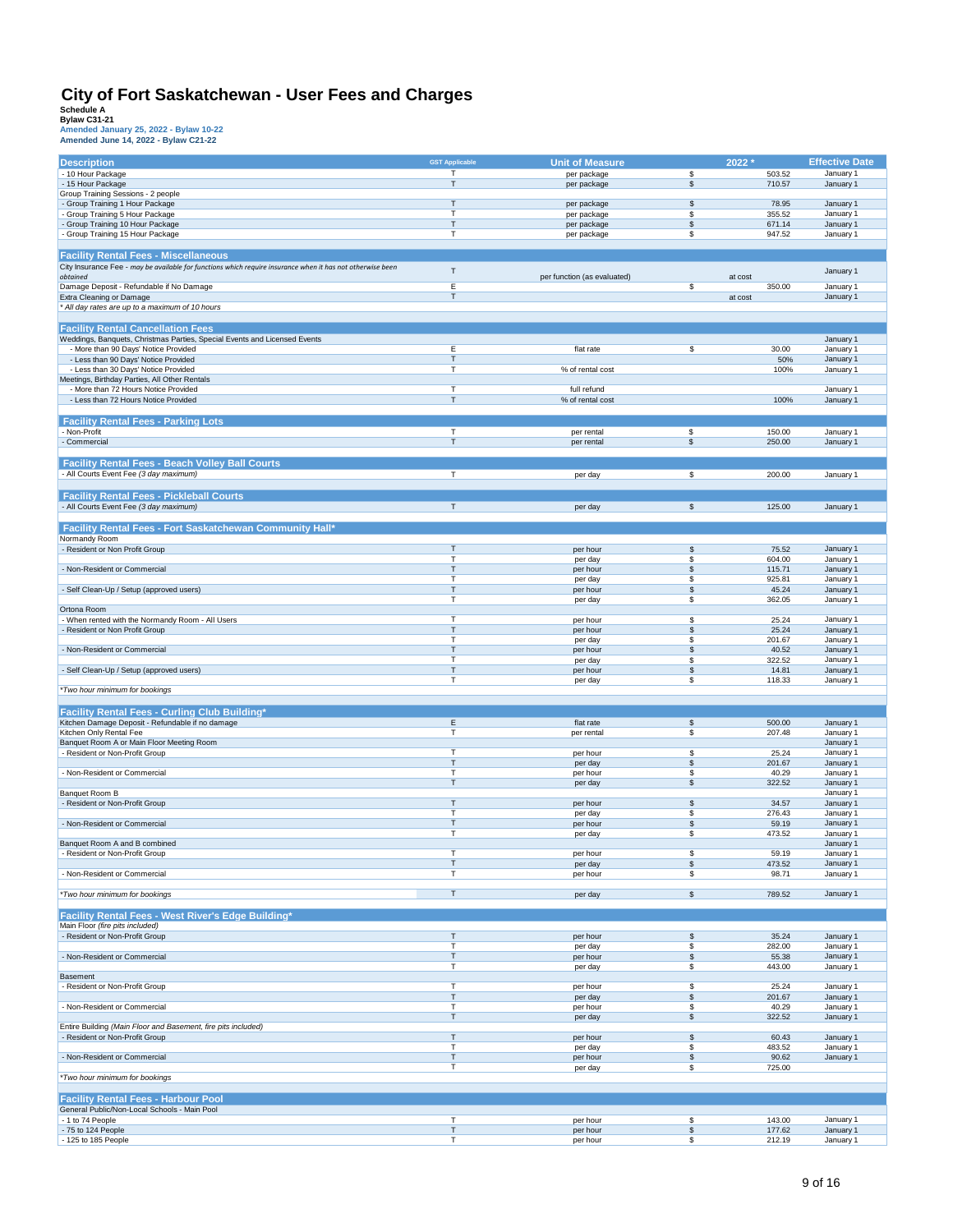|                                                                                                           | <b>GST Applicable</b> |                        |                  |                  |                        |
|-----------------------------------------------------------------------------------------------------------|-----------------------|------------------------|------------------|------------------|------------------------|
| <b>Description</b>                                                                                        |                       | <b>Unit of Measure</b> |                  | 2022 *           | <b>Effective Date</b>  |
| - 186 to 246 People                                                                                       | $\mathsf{T}$          | per hour               | \$               | 258.57           | January 1              |
| - 247 to 300 People                                                                                       | п                     | per hour               | \$               | 276.33           | January 1              |
| Pool Party Package (incl 1 hr private pool rental, MPR for 2 hrs, extra guard for inflatable, set up/tear |                       |                        |                  |                  | January 1              |
| down)                                                                                                     | $\mathsf{T}$          | per rental             | \$               | 222.14           |                        |
| <b>Additional Guard</b>                                                                                   | $\mathsf{T}$          | per hour               | \$               | 26.57            | January 1              |
| Additional Guard Overtime                                                                                 | $\mathsf{T}$          | per hour               | \$               | 53.14            | January 1              |
| Multi-Purpose Room - All Users                                                                            | $\mathsf{T}$          | per hour               | \$               | 26.38            | January 1              |
| Swim Club - Pool                                                                                          | $\overline{1}$        |                        |                  |                  |                        |
| - Local Main Pool Only                                                                                    |                       | per hour               | \$               | 86.65            | January 1              |
| - Local Swim Meet                                                                                         | T                     | per hour               | \$               | 138.24           | January 1              |
| Single Lane Rentals (practices only)                                                                      |                       |                        |                  |                  |                        |
| - Resident                                                                                                | T                     | per hour               | \$               | 14.38            | January 1              |
| - Non-Resident                                                                                            | т                     | per hour               | \$               | 16.76            | January 1              |
| Local School Main Pool                                                                                    | п                     |                        | \$               |                  |                        |
| - 1 to 74 People                                                                                          | Т                     | per hour               |                  | 27.05            | January 1              |
| - 1 to 74 People                                                                                          | $\mathsf{T}$          | per hour               | \$               | 54.00            | January 1              |
| - 1 to 74 People                                                                                          | $\mathsf{T}$          | per hour               | \$<br>\$         | 81.14            | January 1              |
| - 1 to 74 People<br>- 1 to 74 People                                                                      | $\mathsf{T}$          | per hour<br>per hour   | \$               | 108.19<br>135.24 | January 1<br>January 1 |
|                                                                                                           |                       |                        |                  |                  |                        |
|                                                                                                           |                       |                        |                  |                  |                        |
| Facility Rental Fees - DCC Banquet Hall (Lions Mane and Pride)*                                           |                       |                        |                  |                  |                        |
| <b>DCC Banquet Hall</b>                                                                                   |                       |                        |                  |                  |                        |
| - Resident or Non-Profit Group                                                                            | Т                     | per hour               | \$               | 75.52            | January 1              |
|                                                                                                           | T                     | per day                | \$               | 604.00           | January 1              |
| Resident or Non-Profit Group set up (7-10pm night before) / tear down (7-10am morning after)              | $\top$                |                        |                  |                  | January 1              |
|                                                                                                           |                       | per booking per day    | \$               | 151.00           |                        |
| Resident or Non-Profit Group day rate when also booking set-up and/or tear down time (9am-2am)            | T                     |                        | \$               | 906.00           | January 1              |
| Non-Resident or Commercial                                                                                | $\overline{ }$        | per day<br>per hour    | \$               | 115.71           | January 1              |
|                                                                                                           | $\mathsf{T}$          |                        | \$               | 925.81           | January 1              |
|                                                                                                           |                       | per day                |                  |                  |                        |
| Non-Resident or Commercial Set up (7-10pm night before) / tear down (7-10am morning after)                | T                     | per booking per day    | \$               | 231.48           | January 1              |
|                                                                                                           |                       |                        |                  |                  |                        |
| Non-Resident or Commercial day rate when also booking set-up and/or tear down time (9am-2am)              | $\mathsf{T}$          | per day                | $\mathfrak s$    | 1,389.24         | January 1              |
| DCC Lions Mane Only                                                                                       |                       |                        |                  |                  |                        |
| - Resident or Non-Profit Group                                                                            | $\mathsf{T}$          | per hour               | \$               | 50.33            | January 1              |
|                                                                                                           | $\mathsf{T}$          | per day                | \$               | 402.48           | January 1              |
|                                                                                                           |                       |                        |                  |                  |                        |
| Resident or Non-Profit Group set up (7-10 pm night before) / tear down (7-10am morning after)             | $\top$                | per booking per day    | \$               | 100.62           | January 1              |
|                                                                                                           |                       |                        |                  |                  |                        |
| Resident or Non-Profit Group day rate when also booking set-up and/or tear down time (9am-2am)            | $\mathsf T$           | per day                | \$               | 604.00           | January 1              |
| Non-Resident or Commercial                                                                                | $\mathsf{T}$          | per hour               | \$               | 75.52            | January 1              |
|                                                                                                           | $\mathsf{T}$          | per day                | \$               | 604.00           | January 1              |
|                                                                                                           |                       |                        |                  |                  |                        |
| Non-Resident or Commercial set up (7-10 pm night before) / tear down (7-10am morning after)               | $\mathsf{T}$          | per booking per day    | \$               | 151.00           | January 1              |
|                                                                                                           |                       |                        |                  |                  |                        |
| Non-Resident or Commercial day rate when also booking set-up and/or tear down time (9am-2am)              | T                     | per day                | \$               | 906.00           | January 1              |
| DCC Lions Pride Only                                                                                      |                       |                        |                  |                  |                        |
| - Resident or Non-Profit Group                                                                            | T                     | per hour               | \$               | 25.24            | January 1              |
|                                                                                                           | T                     | per day                | \$               | 201.47           | January 1              |
|                                                                                                           |                       |                        |                  |                  |                        |
| Resident or Non-Profit Group set up (7-10pm night before) / tear down (7-10am the morning after)          | $\mathsf{T}$          | per booking per day    | \$               | 50.48            | January 1              |
|                                                                                                           |                       |                        |                  |                  |                        |
| Resident or Non-Profit Group day rate when also booking set-up and/or tear down time (9am-2am)            | $\mathsf T$           | per day                | \$               | 302.00           | January 1              |
| Non-Resident or Commercial                                                                                | $\overline{1}$        | per hour               | \$               | 40.48            | January 1              |
|                                                                                                           | $\mathsf{T}$          | per day                | \$               | 322.48           | January 1              |
|                                                                                                           | $\mathsf{T}$          |                        |                  |                  |                        |
| Non-Resident or Commercial set up (7-10pm night before) / tear down (7-10am morning after)                |                       | per booking/per day    | \$               | 80.57            | January 1              |
|                                                                                                           | T                     |                        |                  |                  | January 1              |
| Non-Resident or Commercial day rate when also booking set-up and/or tear down time (9am-2am)              |                       | per day                | \$               | 483.00           |                        |
|                                                                                                           |                       |                        |                  |                  |                        |
| *Two hour minimum for bookings                                                                            |                       |                        |                  |                  |                        |
|                                                                                                           |                       |                        |                  |                  |                        |
| <b>Facility Rental Fees - DCC Meeting Rooms</b>                                                           |                       |                        |                  |                  |                        |
| DCC Pacesetter Homes Multipurpose Room/DCC Scotiabank Room*                                               |                       |                        |                  |                  |                        |
| - Resident or Non-Profit Group                                                                            | $\mathsf{T}$          | per hour               | \$               | 25.24            | January 1              |
|                                                                                                           | т                     | per day                | \$               | 201.67           |                        |
| - Non-Resident or Commercial                                                                              |                       | per hour               |                  | 40.48            | January 1              |
|                                                                                                           | $\top$                | per day                | \$               | 322.48           | January 1              |
| * Two hour minimum for bookings, some exclusions apply                                                    |                       |                        |                  |                  |                        |
|                                                                                                           |                       |                        |                  |                  |                        |
| Auggie's Party Room                                                                                       |                       |                        |                  |                  |                        |
| All Users                                                                                                 | $\mathsf T$           | per hour               | \$               | 19.76            | January 1              |
|                                                                                                           | T                     | per day                | \$               | 158.00           | January 1              |
| DCC Games Den                                                                                             |                       |                        |                  |                  |                        |
| All Users                                                                                                 | $\top$                | per hour               | \$               | 40.48            | January 1              |
|                                                                                                           | $\top$                | per day                | \$               | 322.48           | January 1              |
|                                                                                                           |                       |                        |                  |                  |                        |
| <b>Facility Rental Fees - DCC Gymnasium</b>                                                               |                       |                        |                  |                  |                        |
| Full Gymnasium                                                                                            |                       |                        |                  |                  |                        |
| - Resident or Non-Profit Group                                                                            | T                     | per hour               | \$               | 39.48            | January 1              |
|                                                                                                           | T                     | per day                | \$               | 315.86           | January 1              |
| - Non-Resident or Commercial                                                                              | T                     | per hour               | \$               | 78.95            | January 1              |
|                                                                                                           | $\overline{1}$        | per day                | \$               | 631.62           | January 1              |
| Half Gymnasium                                                                                            |                       |                        |                  |                  |                        |
| Resident or Non-Profit Group                                                                              | T                     | per hour               | \$               | 19.76            | January 1              |
|                                                                                                           | T                     | per day                | $$\mathfrak{S}$$ | 158.00           | January 1              |
| - Non-Resident or Commercial                                                                              | T                     | per hour               | \$               | 39.48            | January 1              |
|                                                                                                           | T                     | per day                | \$               | 315.86           | January 1              |
|                                                                                                           |                       |                        |                  |                  |                        |
| <b>Facility Rental Fees - DCC Flex Hall</b>                                                               |                       |                        |                  |                  |                        |
| Resident or Non-Profit Group                                                                              | $\top$                | per hour               | \$               | 16.19            | January 1              |
|                                                                                                           | $\top$                | per day                | \$               | 129.48           | January 1              |
| Non-Resident or Commercial                                                                                | $\mathsf T$           | per hour               | \$               | 37.76            | January 1              |
|                                                                                                           | $\mathsf T$           | per day                | \$               | 302.00           | January 1              |
|                                                                                                           |                       |                        |                  |                  |                        |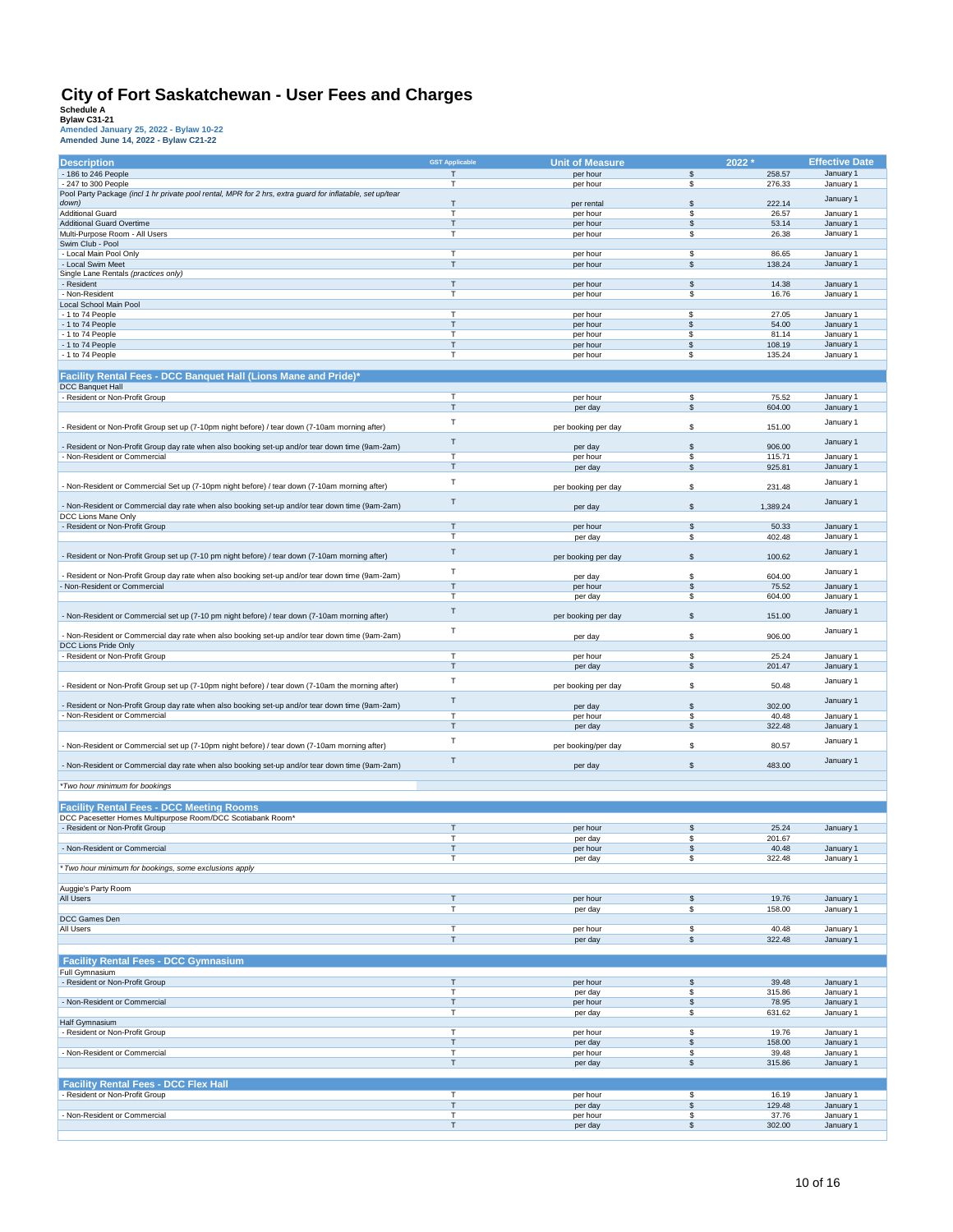| <b>Description</b>                                                                                                                         | <b>GST Applicable</b>        | <b>Unit of Measure</b>      |               | 2022                 | <b>Effective Date</b>      |
|--------------------------------------------------------------------------------------------------------------------------------------------|------------------------------|-----------------------------|---------------|----------------------|----------------------------|
| <b>Facility Rental Fees - Indoor Soccer Field *</b>                                                                                        |                              |                             |               |                      |                            |
| January 1st to March 31st                                                                                                                  |                              |                             |               |                      |                            |
| - Resident Youth or Non-Profit Group (Mon-Fri, Open-5pm)                                                                                   | Т                            | per hour                    | \$            | 80.38                | January 1                  |
| Resident Youth or Non-Profit Group (Mon-Fri, 5pm - Close, Sat-Sun all day)<br>- Resident Adult (Mon-Fri, Open-5pm)                         | T<br>T                       | per hour<br>per hour        | \$<br>\$      | 115.52<br>85.43      | January 1<br>January 1     |
| Resident Adult (Mon-Fri, 5pm - Close, Sat-Sun all day)                                                                                     | т                            | per hour                    | \$            | 125.52               | January 1                  |
| Non-Resident or Commercial (Mon-Fri, Open-5pm)                                                                                             | $\mathsf T$                  | per hour                    | \$            | 95.48                | January 1                  |
| Non-Resident or Commercial (Mon-Fri, 5pm - Close, Sat-Sun all day)                                                                         | $\mathsf T$                  | per hour                    | \$            | 135.62               | January 1                  |
| April 1st to August 31st                                                                                                                   |                              |                             |               |                      |                            |
| - Resident Youth or Non-Profit Group (Mon-Sun Anytime)<br>- Resident Adult (Mon-Sun Anytime)                                               | $\mathsf{T}$<br>$\mathsf{T}$ | per hour<br>per hour        | \$<br>\$      | 81.05<br>86.14       | April 1<br>April 1         |
| - Non-Resident or Commercial (Mon-Sun Anytime)                                                                                             | т                            | per hour                    | \$            | 96.19                | April 1                    |
| September 1st to December 31st                                                                                                             |                              |                             |               |                      |                            |
| - Resident Youth or Non-Profit Group (Mon-Fri, Open-5pm)                                                                                   | $\mathsf{T}$                 | per hour                    | \$            | 82.14                | September 1                |
| Resident Youth or Non-Profit Group (Mon-Fri, 5pm - Close, Sat-Sun all day)                                                                 | $\mathsf{T}$                 | per hour                    | \$            | 118.05               | September 1                |
| - Resident Adult (Mon-Fri, Open-5pm)                                                                                                       | T                            | per hour                    | \$            | 87.33                | September 1                |
| Resident Adult (Mon-Fri, 5pm - Close, Sat-Sun all day)<br>Non-Resident or Commercial (Mon-Fri, Open-5pm)                                   | $\mathsf{T}$<br>т            | per hour<br>per hour        | \$<br>\$      | 128.29<br>97.57      | September 1<br>September 1 |
| - Non-Resident or Commercial (Mon-Fri, 5pm - Close, Sat-Sun all day)                                                                       | Т                            | per hour                    | \$            | 138.62               | September 1                |
| Half field rental rates are 50% of full field rental rates.                                                                                |                              |                             |               |                      |                            |
|                                                                                                                                            |                              |                             |               |                      |                            |
| <b>Facility Rental Fees - Taurus Field *</b>                                                                                               |                              |                             |               |                      |                            |
| - Resident or Non-Profit                                                                                                                   | $\top$                       | per hour                    | \$            | 61.67                | April 1                    |
| - Non-Resident or Commercial                                                                                                               | $\mathsf{T}$                 | per hour                    | \$            | 102.67               | April 1                    |
| Field is open April 1st - November 30th, weather dependent                                                                                 |                              |                             |               |                      |                            |
|                                                                                                                                            |                              |                             |               |                      |                            |
| Facility Rental Arena Fees- Dow Centennial Centre (DCC), Jubilee Recreation Centre (JRC), and Sportsplex (SPX)<br><b>Cancellation Fees</b> |                              |                             |               |                      |                            |
| -15 or more Days Notice Provided                                                                                                           | $\mathsf T$                  | Full Refund                 |               | 0%                   | January 1                  |
| - Less than 15 Days Notice Provided                                                                                                        | $\mathsf T$                  | % of rental cost            |               | 100%                 | January 1                  |
| January 1st to June 30th                                                                                                                   |                              |                             |               |                      |                            |
| Prime Ice Rental - Mon - Fri 5:30-10pm, Sat-Sun 8am-10pm                                                                                   |                              |                             |               |                      |                            |
| - Resident Youth/Junior/Non-Profit                                                                                                         | Т                            | per hour                    | \$            | 132.95               | January 1                  |
| - Adult<br>- Non-Resident Youth                                                                                                            | т<br>Т                       | per hour<br>per hour        | \$<br>\$      | 226.57<br>167.43     | January 1<br>January 1     |
| Non-Prime Ice Rental - Mon-Fri Open-5:30pm, Sat-Sun 6-8am, Mon-Sun 10pm-12am                                                               |                              |                             |               |                      |                            |
| - Resident Youth/Junior/Non-Profit                                                                                                         | $\mathsf{T}$                 | per hour                    | \$            | 78.81                | January 1                  |
| - Adult                                                                                                                                    | $\mathsf{T}$                 | per hour                    | \$            | 137.90               | January 1                  |
| - Non-Resident Youth                                                                                                                       | $\mathsf{T}$                 | per hour                    | \$            | 98.48                | January 1                  |
| July 1st to August 31st                                                                                                                    |                              |                             |               |                      |                            |
| - Summer Ice - Youth Rate                                                                                                                  | $\mathsf T$                  | per hour                    | \$            | 151.00               | July 1                     |
| - Summer Ice - Adult Rate                                                                                                                  | T                            | per hour                    | \$            | 206.33               | July 1                     |
| Non-Ice (Dry Pad Arena Surface)<br>- Resident Youth/Junior/Non-Profit                                                                      | $\mathsf{T}$                 | per hour                    | \$            | 70.48                | March 15                   |
| - Adult                                                                                                                                    | $\mathsf{T}$                 | per hour                    | \$            | 100.67               | March 15                   |
| - Non-Resident Youth                                                                                                                       | $\mathsf{T}$                 | per hour                    | \$            | 85.57                | March 15                   |
| September 1st to December 31st                                                                                                             |                              |                             |               |                      |                            |
| Prime Ice Rental - Mon-Fri 5:30-10pm, Sat-Sun 8am-10pm                                                                                     |                              |                             |               |                      |                            |
| - Resident Youth/Junior/Non-Profit                                                                                                         | $\sf T$                      | per hour                    | \$            | 135.86               | September 1                |
| - Adult<br>- Non-Resident Youth                                                                                                            | $\mathsf{T}$<br>$\mathsf{T}$ | per hour<br>per hour        | \$<br>\$      | 231.57<br>171.14     | September 1<br>September 1 |
| Non-Prime Ice Rental - Mon-Fri 6am-5:30pm, Sat-Sun Open-8am, Mon-Sun 10pm-12am                                                             |                              |                             |               |                      |                            |
| - Resident Youth/Junior/Non-Profit                                                                                                         | $\mathsf{T}$                 | per hour                    | \$            | 80.52                | September 1                |
| - Adult                                                                                                                                    | T                            | per hour                    | \$            | 140.95               | September 1                |
| - Non-Resident Youth                                                                                                                       | $\mathsf{T}$                 | per hour                    | \$            | 100.67               | September 1                |
|                                                                                                                                            |                              |                             |               |                      |                            |
| Special Event Fees - Arenas (Dry Pad), Taurus Field, Indoor Soccer Field                                                                   |                              |                             |               |                      |                            |
| Set-Up/Strike Days                                                                                                                         | T.                           | per day                     | \$            | 769.81               | January 1                  |
| - Event Day<br>- Indoor Turf Conversion                                                                                                    | $\mathsf{T}$<br>$\mathsf{T}$ | per day<br>per event        | \$<br>\$      | 1,539.67<br>1,825.86 | January 1<br>January 1     |
|                                                                                                                                            |                              |                             |               |                      |                            |
|                                                                                                                                            |                              |                             |               |                      |                            |
|                                                                                                                                            |                              |                             |               |                      |                            |
| <b>Other Culture Services Fees</b>                                                                                                         |                              |                             |               |                      |                            |
| City Insurance Fee - may be available for functions which require insurance and when it has not otherwise been                             |                              |                             |               |                      |                            |
| obtained                                                                                                                                   | $\mathsf{T}$                 | per function (as evaluated) |               | at cost              | January 1                  |
|                                                                                                                                            |                              |                             |               |                      |                            |
| <b>Cancellation Fee</b>                                                                                                                    |                              |                             |               |                      |                            |
| - Fort Heritage Precinct Weddings and Events<br>- More than 90 days Notice Provided                                                        | Ε                            | flat rate                   | \$            | 30.00                | January 1                  |
| - Between 31 and 90 days Notice Provided                                                                                                   | T                            | % of rental cost            |               | 50%                  | January 1                  |
| - Less than 30 days Notice Provided                                                                                                        | $\mathsf{T}$                 | % of rental cost            |               | 100%                 | January 1                  |
| Meetings                                                                                                                                   |                              |                             |               |                      |                            |
| - Less than 72 hours Notice Provided                                                                                                       | T                            | % of rental cost            |               | 100%                 | January 1                  |
| Damage Deposit for Heritage Facilities - Refundable if No Damage                                                                           | Ε                            |                             |               | 500.00               |                            |
| Damage Deposit for Theatre Spaces - Refundable if No Damage                                                                                | Ε                            | per rental<br>per rental    | \$<br>\$      | 350.00               | January 1<br>January 1     |
| Damage Deposit for Outdoor Special Events - Refundable if No Damage                                                                        | E                            | per rental                  | $\mathfrak s$ | 350.00               | January 1                  |
| Additional Cleaning Charge                                                                                                                 | T                            | % of cost incurred          |               | 100%                 | January 1                  |
|                                                                                                                                            |                              |                             |               |                      |                            |
| <b>Auggie Fees</b>                                                                                                                         |                              |                             |               |                      |                            |
| For Profit Organizations Only                                                                                                              |                              |                             |               |                      |                            |
| - Auggie Appearance Fee                                                                                                                    | Е                            | per hour                    | \$            | 15.00                | January 1                  |
| - Auggie Escort Fee                                                                                                                        | E                            | per hour                    | \$            | 15.00                | January 1                  |
| <b>Special Event Fees</b>                                                                                                                  |                              |                             |               |                      |                            |
| Event Permit - submitted less than 28 days prior to event                                                                                  | Ε                            | per permit                  | \$            | 70.00                | January 1                  |
|                                                                                                                                            |                              |                             |               |                      |                            |
| <b>Fort Heritage Precinct Fees</b>                                                                                                         |                              |                             |               |                      |                            |
|                                                                                                                                            |                              |                             |               |                      |                            |
| Daily Admissions                                                                                                                           |                              |                             |               |                      |                            |
| - Child (2-12 Yrs)                                                                                                                         | $\mathsf T$                  | each                        | \$            | 4.14                 | January 1                  |
| - Youth (13-17 Yrs)/Senior (65+ Yrs)                                                                                                       | $\mathsf{T}$                 | each                        | \$            | 5.14                 | January 1                  |
| - Adult (18-64 Yrs)<br>- Family (2 adults/caregivers and unlimited children under 18 Yrs)                                                  | T<br>$\mathsf T$             | each<br>each                | \$<br>\$      | 8.05<br>20.43        | January 1<br>January 1     |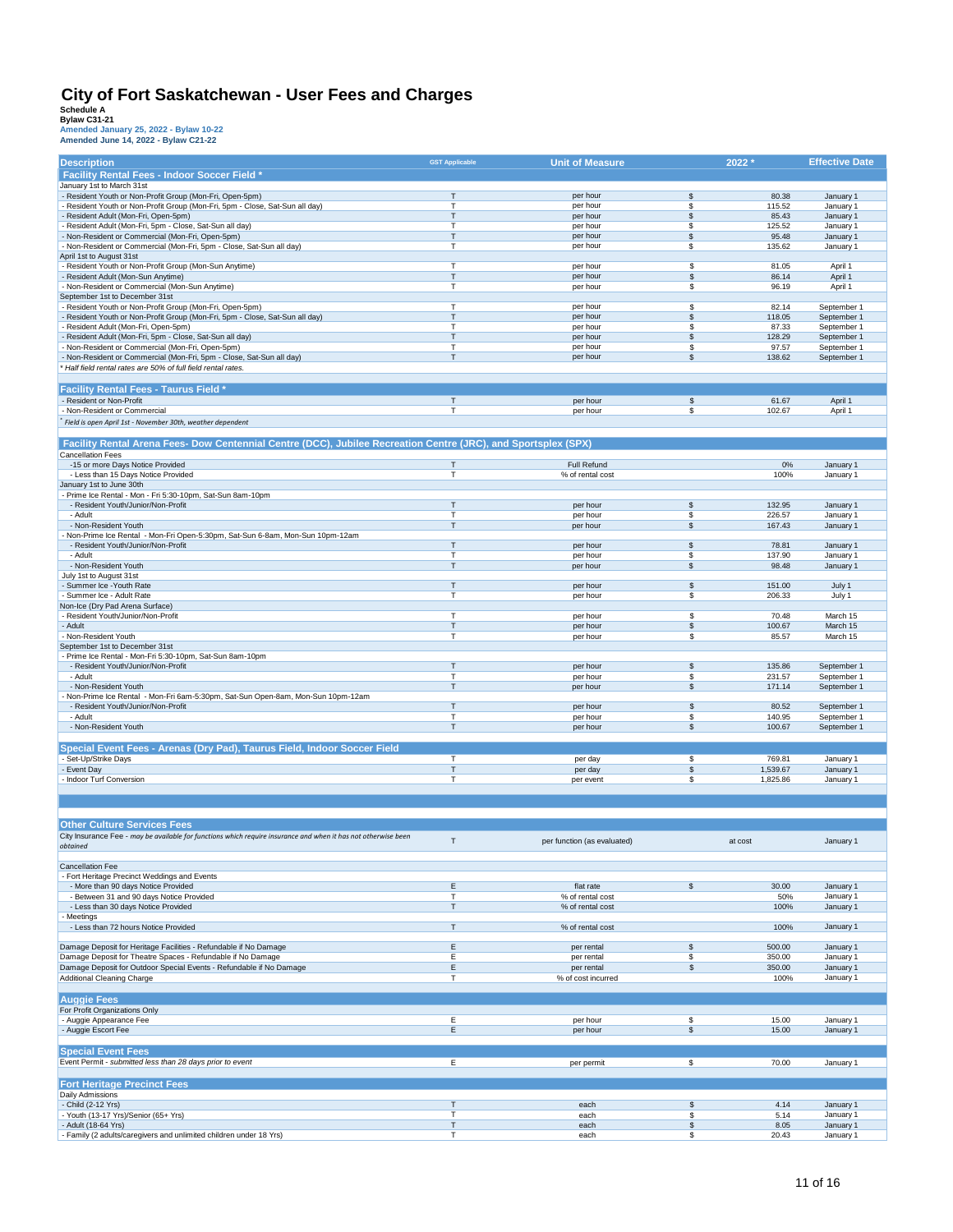| <b>Description</b>                                                                                                                                                                                                                                                    | <b>GST Applicable</b> | <b>Unit of Measure</b>         | 2022 *                                   |                 | <b>Effective Date</b>      |
|-----------------------------------------------------------------------------------------------------------------------------------------------------------------------------------------------------------------------------------------------------------------------|-----------------------|--------------------------------|------------------------------------------|-----------------|----------------------------|
| School Programs (Under 14 Yrs)                                                                                                                                                                                                                                        | E                     | per school                     | $$\mathbb{S}$$                           | 5.35            | September 1                |
| School Programs (14+ Yrs)                                                                                                                                                                                                                                             | T                     | per student                    | \$                                       | 5.33            | September 1                |
| <b>History Centre Fee</b>                                                                                                                                                                                                                                             | E                     | per session                    | \$                                       | 350.00          | September 1                |
| Fort Heritage Precinct Outreach Fee (Under 14 Yrs)                                                                                                                                                                                                                    | Е                     | per 1.5 hour session           | \$                                       | 102.20          | September 1                |
| Fort Heritage Precinct Outreach Fee (14+ Yrs)                                                                                                                                                                                                                         | T<br>$\mathsf{T}$     | per 1.5 hour session           | \$                                       | 102.19          | September 1                |
| Photo Reproductions<br>Research Fee (first hour of research is free)                                                                                                                                                                                                  | Т                     | per photo<br>per hour          | \$<br>\$                                 | 20.19<br>29.62  | September 1<br>September 1 |
|                                                                                                                                                                                                                                                                       |                       |                                |                                          |                 |                            |
| Facility Rental Fees - Fort Heritage Precinct Village*                                                                                                                                                                                                                |                       |                                |                                          |                 |                            |
| Court House or Soda Lake Church                                                                                                                                                                                                                                       |                       |                                |                                          |                 |                            |
| - Resident or Non-Profit Group                                                                                                                                                                                                                                        | Т                     | per hour                       | \$                                       | 25.24           | January 1                  |
|                                                                                                                                                                                                                                                                       | $\mathbf T$           | per day                        | \$                                       | 201.67          | January 1                  |
| - Non-Resident or Commercial                                                                                                                                                                                                                                          | Т<br>т                | per hour                       | \$<br>\$                                 | 40.48<br>322.48 | January 1<br>January 1     |
| Village Grounds Only                                                                                                                                                                                                                                                  |                       | per day                        |                                          |                 |                            |
| Resident or Non-Profit Group                                                                                                                                                                                                                                          | T                     | per hour                       | \$                                       | 39.52           | January 1                  |
|                                                                                                                                                                                                                                                                       | $\mathsf{T}$          | per day                        | \$                                       | 316.14          | January 1                  |
| - Non-Resident or Commercial                                                                                                                                                                                                                                          | T                     | per hour                       | \$                                       | 54.29           | January 1                  |
|                                                                                                                                                                                                                                                                       | $\mathsf{T}$          | per day                        | \$                                       | 434.48          | January 1                  |
| Court House or Soda Lake Church and the Village Grounds<br>- Resident or Non-Profit Group                                                                                                                                                                             | T                     | per hour                       | \$                                       | 50.33           | January 1                  |
|                                                                                                                                                                                                                                                                       | T                     | per day                        | \$                                       | 402.48          | January 1                  |
| - Non-Resident or Commercial                                                                                                                                                                                                                                          | $\mathsf{T}$          | per hour                       | \$                                       | 80.48           | January 1                  |
|                                                                                                                                                                                                                                                                       | T                     | per day                        | \$                                       | 639.52          | January 1                  |
| Rotary Amphitheatre                                                                                                                                                                                                                                                   |                       |                                |                                          |                 |                            |
| - Resident or Non-Profit Group                                                                                                                                                                                                                                        | т                     | per hour                       | \$                                       | 50.33           | January 1                  |
| - Non-Resident or Commercial                                                                                                                                                                                                                                          | T<br>$\mathsf{T}$     | per day<br>per hour            | \$<br>\$                                 | 402.48<br>80.48 | January 1<br>January 1     |
|                                                                                                                                                                                                                                                                       | $\mathsf{T}$          | per day                        | \$                                       | 643.86          | January 1                  |
| Interior Photographs                                                                                                                                                                                                                                                  | $\mathsf{T}$          | flat rate - 2 hour max         | \$                                       | 148.05          | January 1                  |
|                                                                                                                                                                                                                                                                       |                       |                                |                                          |                 |                            |
| * Two hour minimum for bookings.                                                                                                                                                                                                                                      |                       |                                |                                          |                 |                            |
|                                                                                                                                                                                                                                                                       |                       |                                |                                          |                 |                            |
| Facility Rental Fees - Fort Heritage Precinct 1875 North West Mounted Police (NWMP) Fort *                                                                                                                                                                            |                       |                                |                                          |                 |                            |
| Program Space<br>- Resident or Non-Profit Group                                                                                                                                                                                                                       | т                     |                                | \$                                       | 25.24           | January 1                  |
|                                                                                                                                                                                                                                                                       | T                     | per hour<br>per day            | \$                                       | 201.67          | January 1                  |
| Non-Resident or Commercial                                                                                                                                                                                                                                            | T                     | per hour                       | \$                                       | 40.48           | January 1                  |
|                                                                                                                                                                                                                                                                       | $\mathsf{T}$          | per day                        | \$                                       | 322.48          | January 1                  |
| Fort Grounds and Program Space Special Events                                                                                                                                                                                                                         |                       |                                |                                          |                 |                            |
| - Resident or Non-Profit Group                                                                                                                                                                                                                                        | T                     | per hour                       | \$                                       | 50.33           | January 1                  |
|                                                                                                                                                                                                                                                                       | т<br>T                | per day                        | \$                                       | 402.48          | January 1                  |
| - Non-Resident or Commercial                                                                                                                                                                                                                                          | T                     | per hour<br>per day            | \$<br>\$                                 | 80.48<br>643.86 | January 1<br>January 1     |
| * Two hour minimum for bookings.                                                                                                                                                                                                                                      |                       |                                |                                          |                 |                            |
|                                                                                                                                                                                                                                                                       |                       |                                |                                          |                 |                            |
| Facility Rental Fees - Fort Heritage Precinct CN Station **                                                                                                                                                                                                           |                       |                                |                                          |                 |                            |
| Annual Block Booking *                                                                                                                                                                                                                                                |                       |                                |                                          |                 |                            |
| - Kinsmen Room                                                                                                                                                                                                                                                        |                       |                                |                                          |                 |                            |
| - Resident or Non-Profit Group                                                                                                                                                                                                                                        | T<br>$\mathsf{T}$     | per hour                       | \$<br>$$\mathsf{\$}$                     | 15.57<br>124.57 | January 1                  |
| - Non-Resident or Commercial                                                                                                                                                                                                                                          | $\mathsf{T}$          | per day<br>per hour            | \$                                       | 22.67           | January 1<br>January 1     |
|                                                                                                                                                                                                                                                                       |                       |                                |                                          |                 | January 1                  |
|                                                                                                                                                                                                                                                                       | T                     |                                |                                          |                 |                            |
| <b>Casual Booking</b>                                                                                                                                                                                                                                                 |                       | per day                        | $\mathfrak s$                            | 181.43          |                            |
| - Kinsmen Room                                                                                                                                                                                                                                                        |                       |                                |                                          |                 |                            |
| - Resident or Non-Profit Group                                                                                                                                                                                                                                        | T                     | per hour                       | \$                                       | 25.24           | January 1                  |
|                                                                                                                                                                                                                                                                       | T                     | per day                        | \$                                       | 201.67          | January 1                  |
| - Non-Resident or Commercial                                                                                                                                                                                                                                          | т                     | per hour                       | \$                                       | 40.48           | January 1                  |
|                                                                                                                                                                                                                                                                       | $\mathsf{T}$          | per day                        | \$                                       | 322.48          | January 1                  |
| More than 10 bookings per year.<br>** Two hour minimum for bookings                                                                                                                                                                                                   |                       |                                |                                          |                 |                            |
|                                                                                                                                                                                                                                                                       |                       |                                |                                          |                 |                            |
| <b>Facility Rental Fees - Legacy Park Bandshell*</b>                                                                                                                                                                                                                  |                       |                                |                                          |                 |                            |
| - Resident or Non-Profit Group                                                                                                                                                                                                                                        | $\top$                | per hour                       | \$                                       | 24.67           | September 1                |
|                                                                                                                                                                                                                                                                       |                       | per day                        | \$                                       | 197.48          | September 1                |
| - Non-Resident or Commercial                                                                                                                                                                                                                                          | T                     | per hour                       | \$                                       | 44.43           | September 1                |
|                                                                                                                                                                                                                                                                       | T                     | per day                        | \$                                       | 355.48          | September 1                |
|                                                                                                                                                                                                                                                                       |                       |                                |                                          |                 |                            |
| <b>Facility Rental Fees - City Hall *</b><br>Special and Additional Services Required with Use of Square                                                                                                                                                              | $\mathsf{T}$          | % of cost incurred             |                                          | 100%            | January 1                  |
| * Use of the Square is free                                                                                                                                                                                                                                           |                       |                                |                                          |                 |                            |
|                                                                                                                                                                                                                                                                       |                       |                                |                                          |                 |                            |
| <b>Facility Rental Fees - PA System *</b>                                                                                                                                                                                                                             |                       |                                |                                          |                 |                            |
| - Resident or Non-Profit Group                                                                                                                                                                                                                                        | T                     | per rental                     | \$                                       | 25.62           | September 1                |
| - Commercial or Non-Resident                                                                                                                                                                                                                                          | T                     | per rental                     | $\mathfrak s$                            | 52.48           | September 1                |
| Maximum three day rental                                                                                                                                                                                                                                              |                       |                                |                                          |                 |                            |
|                                                                                                                                                                                                                                                                       |                       |                                |                                          |                 |                            |
| Facility Rental Fees - DCC Shell Theatre 12.3                                                                                                                                                                                                                         |                       |                                |                                          |                 |                            |
| Cancellation Fee or Substantial Change Fee <sup>4</sup>                                                                                                                                                                                                               |                       |                                |                                          |                 |                            |
| - Shows sold via Ticketpro <sup>5</sup>                                                                                                                                                                                                                               | т                     | each                           | As per ticket event license<br>agreement |                 | January 1                  |
| Rental Deposit <sup>6</sup>                                                                                                                                                                                                                                           |                       |                                |                                          |                 |                            |
| - Resident and/or Non-Profit Group                                                                                                                                                                                                                                    | E                     | per rental day, non-refundable | \$                                       | 350.00          | January 1                  |
| - Commercial or Non Resident                                                                                                                                                                                                                                          | Ε                     | per rental day, non-refundable | \$                                       | 500.00          | January 1                  |
| All performance rental rates include one technician                                                                                                                                                                                                                   |                       |                                |                                          |                 |                            |
| $2$ Day rate is a maximum of 10 hours. Any additional rental / technician                                                                                                                                                                                             |                       |                                |                                          |                 |                            |
|                                                                                                                                                                                                                                                                       |                       |                                |                                          |                 |                            |
| 3 The fee applicable to Ticket Event Licensed events will be the greater of 10% of the gross ticket sales/proceeds (net of GST) or<br>the rate as stated in the agreement. Admission includes ticket sales, silver collection, suggested donation or similar charges. |                       |                                |                                          |                 |                            |
| 4 For all rental contracts in the DCC involving more than two facility spaces or the use of the Shell Theatre: with 30 days or more                                                                                                                                   |                       |                                |                                          |                 |                            |
| notice provided, the renter is charged the full rental deposit plus any incurred costs. With less than 30 days notice provided, the<br>renter is charged with the full amount of the contract plus any incurred costs.                                                |                       |                                |                                          |                 |                            |
| Cancellation policy for shows via Ticketpro is regulated under Ticketed Event License Agreement.                                                                                                                                                                      |                       |                                |                                          |                 |                            |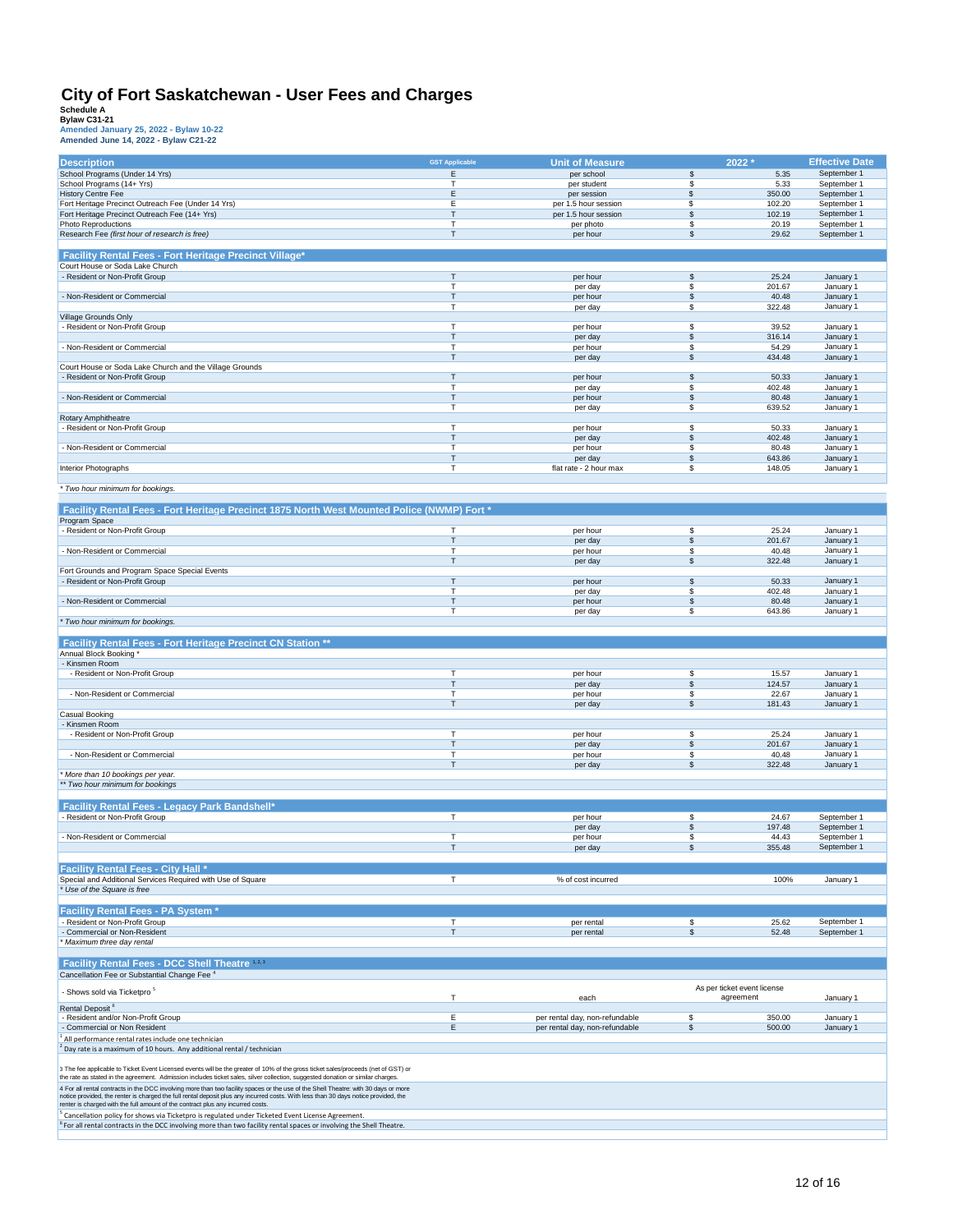| <b>Description</b>                                                                                              | <b>GST Applicable</b>        | <b>Unit of Measure</b>                     |               | 2022 *                                   | <b>Effective Date</b>      |
|-----------------------------------------------------------------------------------------------------------------|------------------------------|--------------------------------------------|---------------|------------------------------------------|----------------------------|
| Facility Rental Fees - Entandem* (Name Change)                                                                  |                              |                                            |               |                                          |                            |
| Function Without Dance                                                                                          | $\mathsf{T}$                 | per function                               |               | at cost                                  | January 1                  |
| Function With Dance                                                                                             | $\mathsf{T}$                 | per function                               |               | at cost                                  | January 1                  |
| * This fee is applicable where music is part of a function (as needed)                                          |                              |                                            |               |                                          |                            |
|                                                                                                                 |                              |                                            |               |                                          |                            |
| <b>Facility Rental Fees - Shell Theatre</b>                                                                     |                              |                                            |               |                                          |                            |
| Performances                                                                                                    |                              |                                            |               |                                          |                            |
| - Resident and/or Non-Profit Group                                                                              | Т<br>$\mathsf{T}$            | minimum book<br>additional hour            | \$<br>\$      | 453.76<br>93.76                          | September 1<br>September 1 |
|                                                                                                                 | т                            | per day                                    | \$            | 739.43                                   | September 1                |
| - Non-Resident or Commercial                                                                                    | Т                            | minimum book                               | $\mathfrak s$ | 936.71                                   | September 1                |
|                                                                                                                 | T                            | additional hour                            | \$            | 187.57                                   | September 1                |
|                                                                                                                 | $\mathsf{T}$                 | per day                                    | \$            | 1,557.29                                 | September 1                |
| Rehearsals                                                                                                      |                              |                                            |               |                                          |                            |
| - Resident and/or Non-Profit Group                                                                              | $\mathsf{T}$<br>$\mathsf{T}$ | minimum book                               | \$<br>\$      | 369.95<br>69.00                          | September 1<br>September 1 |
|                                                                                                                 | Т                            | additional hour<br>per day                 | \$            | 606.19                                   | September 1                |
| - Non-Resident or Commercial                                                                                    | $\mathsf{T}$                 | minimum book                               | \$            | 764.48                                   | September 1                |
|                                                                                                                 | $\mathsf{T}$                 | additional hour                            | \$            | 172.76                                   | September 1                |
|                                                                                                                 | T                            | per day                                    | \$            | 1,205.95                                 | September 1                |
| Front of Curtain Assemblies / Ceremonies                                                                        |                              |                                            |               |                                          |                            |
| - Resident and/or Non-Profit Group                                                                              | $\mathsf{T}$                 | minimum book                               | \$            | 327.14                                   | September 1                |
|                                                                                                                 | $\mathsf{T}$<br>т            | additional hour<br>per day                 | \$<br>\$      | 65.43<br>524.33                          | September 1<br>September 1 |
| - Non-Resident or Commercial                                                                                    | $\mathsf{T}$                 | minimum book                               | \$            | 558.52                                   | September 1                |
|                                                                                                                 | $\mathsf{T}$                 | additional hour                            | \$            | 111.90                                   | September 1                |
|                                                                                                                 | T                            | per day                                    | \$            | 895.24                                   | September 1                |
| DCC Shell Theatre Foyer Only                                                                                    |                              |                                            |               |                                          |                            |
| - Resident and/or Non-Profit Group                                                                              | $\mathsf{T}$                 | per hour                                   | \$            | 57.24                                    | September 1                |
|                                                                                                                 | T<br>$\mathsf T$             | per day                                    | \$            | 457.86                                   | September 1                |
| - Non-Resident or Commercial                                                                                    | $\mathsf{T}$                 | per hour<br>per day                        | \$<br>\$      | 77.19<br>617.38                          | September 1<br>September 1 |
| DCC Theatre Dressing Room Only                                                                                  |                              |                                            |               |                                          |                            |
| - Resident and/or Non-Profit Group                                                                              | $\mathsf{T}$                 | per hour                                   | \$            | 16.33                                    | September 1                |
|                                                                                                                 | T                            | per day                                    | \$            | 132.38                                   | September 1                |
| - Non-Resident or Commercial                                                                                    | $\mathsf{T}$                 | per hour                                   | \$            | 27.62                                    | September 1                |
|                                                                                                                 | T                            | per day                                    | \$            | 221.24                                   | September 1                |
| DCC Green Room Only<br>- Resident or Non-Profit Group                                                           | $\mathsf{T}$                 | per hour                                   | \$            | 25.24                                    | September 1                |
|                                                                                                                 | $\mathsf{T}$                 | per day                                    | \$            | 201.67                                   | September 1                |
| - Non-Resident or Commercial                                                                                    | T                            | per hour                                   | \$            | 40.48                                    | September 1                |
|                                                                                                                 | Т                            | per day                                    | \$            | 322.48                                   | September 1                |
|                                                                                                                 |                              |                                            |               |                                          |                            |
| Confidence Monitor<br>Grand Piano                                                                               | $\mathsf{T}$                 | per day                                    | \$            | 135.19                                   | September 1                |
| - Per Use Fee                                                                                                   | $\mathsf T$                  | minimum fee                                | \$            | 92.43                                    | September 1                |
| - Tuning Fee                                                                                                    | $\mathsf{T}$                 | per each / % of cost incurred              |               | 100%                                     | September 1                |
| Upright Piano                                                                                                   |                              |                                            |               |                                          |                            |
| - Per Use Fee                                                                                                   | $\mathsf T$                  | minimum fee                                | \$            | 46.19                                    | September 1                |
| - Tuning Fee                                                                                                    | T                            | per each / % of cost incurred              |               | 100%                                     | September 1                |
|                                                                                                                 |                              |                                            |               |                                          |                            |
| <b>Ticketing and Facility Fees</b><br>- Additional Technician(s)/Stagehand Labour (up to 8 hours)               | $\top$                       | per hour/per person/4 hour minimum         | \$            | 43.24                                    | September 1                |
| - Technician / Stagehand Labour Overtime                                                                        | $\overline{1}$               | per hour/per person/4 hour minimum         | \$            | 64.86                                    | September 1                |
| - Specialized Labour                                                                                            | T                            | per each / % of cost incurred              |               | 100%                                     | September 1                |
| - Front of House Staff                                                                                          | $\mathsf{T}$                 | per hour / person                          | \$            | 23.00                                    | September 1                |
| - Front of House Staff Overtime                                                                                 | $\mathsf{T}$                 | per hour / person                          | \$            | 45.95                                    | September 1                |
| Security / Parking Personnel                                                                                    | т                            | % of cost incurred                         |               | 100%                                     | September 1                |
| Heavy Equipment                                                                                                 | T<br>$\mathsf{T}$            | % of cost incurred                         |               | 100%                                     | September 1<br>September 1 |
| Special Request Lighting and Audio Equipment<br>Royalty on Merchandizing - Performing Arts                      | $\mathsf{T}$                 | % of cost incurred<br>% of cost incurred   |               | 100%<br>15%                              | September 1                |
| Royalty on Merchandizing - Visual Arts                                                                          | $\mathsf{T}$                 | % of cost incurred                         |               | 20%                                      | September 1                |
| - Royalty - Dance and Music Festivals / Competitions                                                            | T                            | per merchant                               | \$            | 253.05                                   | September 1                |
|                                                                                                                 |                              |                                            |               |                                          |                            |
| <b>Box Office Services (Ticketpro)</b>                                                                          |                              |                                            |               |                                          |                            |
| - Event Setup Fee<br>- Box Office Sales / Ticket Fee                                                            | $\mathsf{T}$<br>$\mathsf{T}$ | minimum fee PLUS<br>per each sale / ticket | \$<br>\$      | 49.62<br>0.20                            | September 1<br>September 1 |
|                                                                                                                 |                              |                                            |               |                                          |                            |
| Credit Card / Debit Ticket Sale Charge (as per ticket event license agreement)                                  | $\top$                       | each                                       |               | As per ticket event license<br>agreement | September 1                |
|                                                                                                                 |                              |                                            |               |                                          |                            |
| Performances - Fort Saskatchewan 50 / 50 *                                                                      |                              |                                            |               |                                          |                            |
| *Volunteers contributing a minimum 50 volunteer hours to the DCC Shell Theatre will receive discounted          |                              |                                            |               |                                          |                            |
| rates.                                                                                                          |                              |                                            |               |                                          |                            |
| Resident and/or Non-Profit Group                                                                                | $\mathsf{T}$                 | 5 hour minimum booking                     | \$            | 224.86                                   | September 1                |
|                                                                                                                 | T                            | additional hour                            | \$            | 46.52                                    | September 1                |
|                                                                                                                 | $\mathsf{T}$                 | per day                                    | \$            | 367.90                                   | September 1                |
| - Non-Resident or Commercial                                                                                    | $\mathsf{T}$                 | 5 hour minimum booking                     | \$            | 459.90                                   | September 1                |
|                                                                                                                 | Т<br>T                       | additional hour                            | \$<br>\$      | 92.00<br>766.52                          | September 1<br>September 1 |
|                                                                                                                 |                              | per day                                    |               |                                          |                            |
| EIPS and EICS Schools - Schools using the School Ticketing Package may have a portion of ticket dividends       |                              |                                            |               |                                          |                            |
| paid towards the facility rental fee of their event in lieu of aforementioned facility rental fees, as follows: |                              |                                            |               |                                          |                            |
| - Ticket prices \$0.00 to \$5.00                                                                                | T                            | per ticket sold                            | \$            | 2.14                                     | January 1                  |
| - Ticket prices \$5.01 to \$14.99                                                                               | $\mathsf T$                  | per ticket sold                            | \$            | 3.33                                     | January 1                  |
| - Ticket prices \$15.00 to \$19.99                                                                              | $\mathsf T$                  | per ticket sold                            | \$            | 4.05                                     | January 1                  |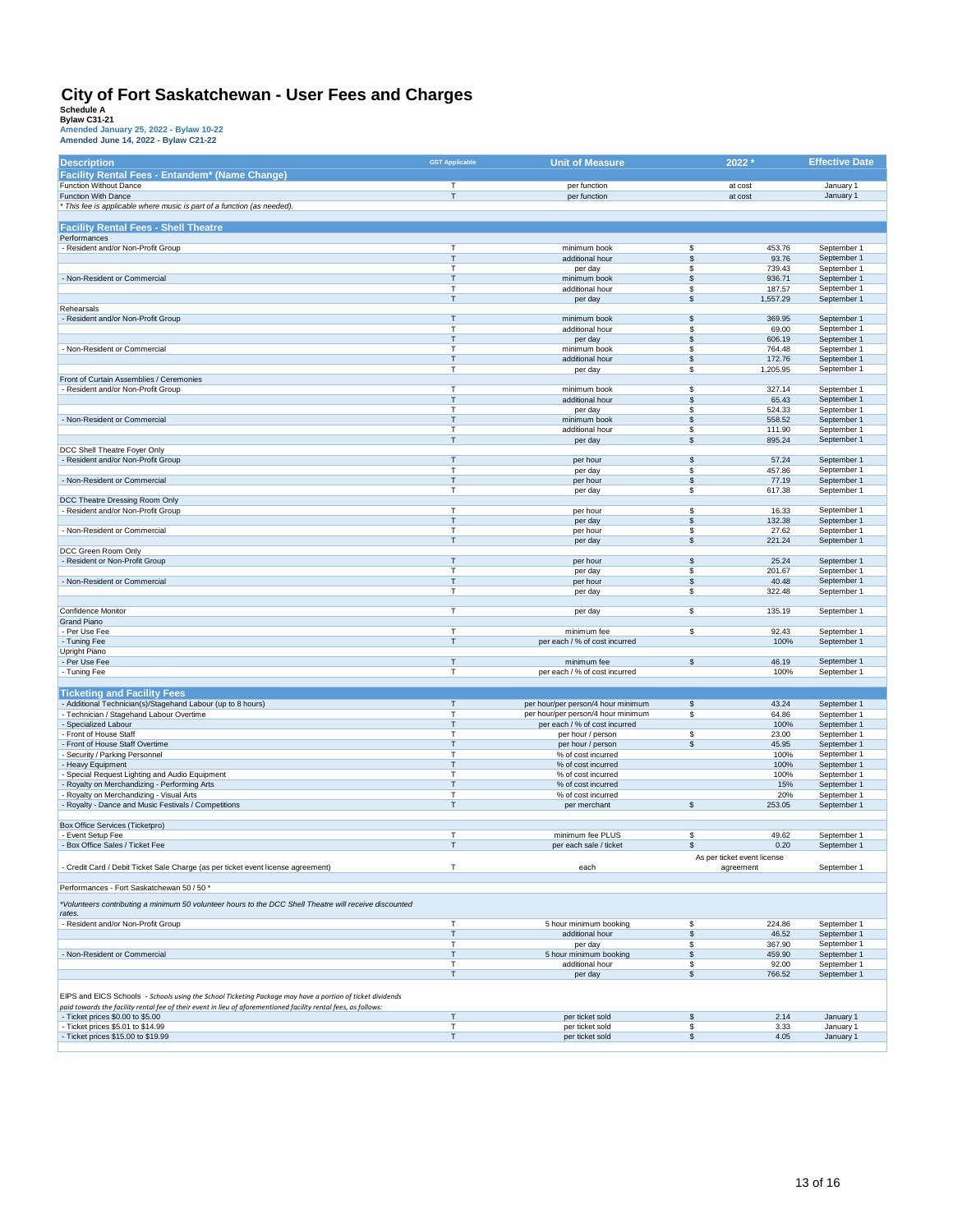| <b>Description</b>                                                                                                                                                                                                                                                | <b>GST Applicable</b> | <b>Unit of Measure</b>                                                  | 2022                          |                  | <b>Effective Date</b>  |
|-------------------------------------------------------------------------------------------------------------------------------------------------------------------------------------------------------------------------------------------------------------------|-----------------------|-------------------------------------------------------------------------|-------------------------------|------------------|------------------------|
| <b>Shell Theatre Video Services</b>                                                                                                                                                                                                                               |                       |                                                                         |                               |                  |                        |
| All pricing includes equipment and staff charges to complete service                                                                                                                                                                                              |                       |                                                                         |                               |                  |                        |
| Maximum time length per session is 4 hours                                                                                                                                                                                                                        |                       |                                                                         |                               |                  |                        |
| Archival: Single Stationary Camera                                                                                                                                                                                                                                |                       |                                                                         |                               |                  |                        |
| - Video System Set-up (up to 4 Sessions)<br>- Additional Session setup                                                                                                                                                                                            | т<br>т                | per event<br>per session                                                | \$<br>\$                      | 238.10<br>52.38  | January 1<br>January 1 |
| - Hourly Performance Fee                                                                                                                                                                                                                                          | т                     | per hour                                                                | \$                            | 26.19            | January 1              |
| Multi-Camera: 2 or more cameras                                                                                                                                                                                                                                   |                       |                                                                         |                               |                  |                        |
| - Video System Set-up (up to 3 Sessions)<br>- Additional Session setup                                                                                                                                                                                            | T<br>$\mathsf{T}$     | per event<br>per session                                                | \$<br>\$                      | 380.95<br>52.38  | January 1<br>January 1 |
| - Hourly Performance Fee                                                                                                                                                                                                                                          | т                     | per hour                                                                | \$                            | 57.14            | January 1              |
| - Hourly Performance Fee - Overtime (after 8 hours)<br>- Hourly Rehearsal Fee                                                                                                                                                                                     | т<br>т                | per hour<br>per hour                                                    | \$<br>\$                      | 85.71<br>45.71   | January 1<br>January 1 |
| - Hourly Rehearsal Fee - Overtime (after 8 hours)                                                                                                                                                                                                                 | т                     | per hour                                                                | \$                            | 68.57            | January 1              |
|                                                                                                                                                                                                                                                                   |                       |                                                                         |                               |                  |                        |
| <b>Division: Community &amp; Protective Services</b>                                                                                                                                                                                                              |                       |                                                                         |                               |                  |                        |
| <b>Department: Protective Services</b>                                                                                                                                                                                                                            |                       |                                                                         |                               |                  |                        |
| <b>Criminal Record Check Fees</b>                                                                                                                                                                                                                                 |                       |                                                                         |                               |                  |                        |
| Individual Person Rate                                                                                                                                                                                                                                            | Е                     | per check                                                               | \$                            | 53.00            | January 1              |
| <b>Family Rate</b>                                                                                                                                                                                                                                                | E<br>Ε                | per check                                                               | \$<br>\$                      | 74.00<br>80.00   | January 1              |
| Non-resident Rate<br>Fingerprints                                                                                                                                                                                                                                 | E                     | per check<br>per check                                                  | \$                            | 27.00            | January 1<br>January 1 |
|                                                                                                                                                                                                                                                                   |                       |                                                                         |                               |                  |                        |
| <b>Motor Vehicle Collision Report and Statement Fees</b>                                                                                                                                                                                                          |                       |                                                                         |                               |                  |                        |
| Statements (Driver or Witness) Reports<br>Statements with Photos Reports                                                                                                                                                                                          | Ε<br>Ε                | per statement<br>per statement                                          | \$<br>$\overline{\mathbb{S}}$ | 27.00<br>52.00   | January 1<br>January 1 |
|                                                                                                                                                                                                                                                                   |                       |                                                                         |                               |                  |                        |
| <b>Animal Licenses</b>                                                                                                                                                                                                                                            |                       |                                                                         |                               |                  |                        |
| Animal Licence - Tag Replacement<br>Animal Licence - New or Renewal (Non-Senior Rates):                                                                                                                                                                           | Е                     | per animal                                                              | \$                            | 9.00             | January 1              |
| - Neutered or Spayed Cat or Dog                                                                                                                                                                                                                                   | Ε                     | per animal                                                              | \$                            | 36.00            | January 1              |
| - Unaltered Cat or Dog                                                                                                                                                                                                                                            | E<br>Е                | per animal                                                              | \$<br>\$                      | 47.00            | January 1              |
| - Nuisance Dog Licence<br>- Restricted Dog Licence                                                                                                                                                                                                                | E                     | per animal<br>per animal                                                | \$                            | 114.00<br>197.00 | January 1<br>January 1 |
| Animal Licence - New or Renewal (Senior 65+ Rates):                                                                                                                                                                                                               |                       |                                                                         |                               |                  |                        |
| - Neutered or Spayed Cat or Dog<br>- Unaltered Cat or Dog                                                                                                                                                                                                         | Ε<br>Ε                | per animal<br>per animal                                                | \$<br>\$                      | 20.00<br>42.00   | January 1<br>January 1 |
| - Nuisance Dog Licence                                                                                                                                                                                                                                            | E                     | per animal                                                              | \$                            | 53.00            | January 1              |
| - Restricted Dog Licence                                                                                                                                                                                                                                          | Е                     | per animal                                                              | \$                            | 98.00            | January 1              |
| Licence fees may be waived for Certified Service Dogs; requires proof of registration.                                                                                                                                                                            |                       |                                                                         |                               |                  |                        |
| <b>Kennel Fees</b>                                                                                                                                                                                                                                                |                       |                                                                         |                               |                  |                        |
| Kennel Impound Fee - Licensed                                                                                                                                                                                                                                     | т                     | per day or any part thereof                                             | \$                            | 31.00            | January 1              |
| Kennel Impound Fee - Non-Licensed<br>For any required veterinary treatment, including drugs and medications                                                                                                                                                       | т<br>т                | per day or any part thereof<br>per visit                                | \$                            | 53.00<br>At cost | January 1<br>January 1 |
| Administration fee for veterinary treatment                                                                                                                                                                                                                       | T                     | per animal                                                              | \$                            | 52.00            | January 1              |
| Rental fee for Cat traps<br><sup>1</sup> Fee may be waived for first instance                                                                                                                                                                                     | Ε                     | per trap                                                                | \$                            | 53.00            | January 1              |
|                                                                                                                                                                                                                                                                   |                       |                                                                         |                               |                  |                        |
| <b>Division: Community &amp; Protective Services</b>                                                                                                                                                                                                              |                       |                                                                         |                               |                  |                        |
| <b>Department: Fire Services</b>                                                                                                                                                                                                                                  |                       |                                                                         |                               |                  |                        |
|                                                                                                                                                                                                                                                                   |                       |                                                                         |                               |                  |                        |
| <b>Emergency Response Fees'</b><br>Fees established by the Government of Alberta for emergency response on a provincial highway.                                                                                                                                  |                       |                                                                         |                               |                  |                        |
| Alberta Transportation Fire Response Rates (GOA Set Rate) <sup>1</sup>                                                                                                                                                                                            | Е                     | per hour / per unit                                                     | \$                            | 600.00           | January 1              |
| Excludes ambulance calls.                                                                                                                                                                                                                                         |                       |                                                                         |                               |                  |                        |
| This fee (or a portion thereof) may be applied where the Fire Services Department responds to a fire, a rescue, a dangerous goods or other incident on any property.<br>This fee is exclusive of command cars and may be applied within the following guidelines: |                       |                                                                         |                               |                  |                        |
| - An unregulated release of dangerous goods.                                                                                                                                                                                                                      |                       |                                                                         |                               |                  |                        |
| - A fire for which a person is convicted of arson under the Criminal Code of Canada.<br>- An open air fire which is intentionally set, with or without permit, and becomes out of control or some other emergency results thereof.                                |                       |                                                                         |                               |                  |                        |
| - Any request for emergency response service made willfully, in any manner, with reasonable cause.                                                                                                                                                                |                       |                                                                         |                               |                  |                        |
| - A response to a motor vehicle accident, and/or a similar incident within, or outside the City's municipal boundaries.                                                                                                                                           |                       |                                                                         |                               |                  |                        |
| - Replacement cost of equipment and/or materials used, lost or damaged as a result of the response may be applied.                                                                                                                                                |                       |                                                                         |                               |                  |                        |
| Within the Municipal Boundary Responses                                                                                                                                                                                                                           | Е                     | per hour / per unit                                                     | \$                            | 648.81           | January 1              |
| Outside of the Municipal Boundary Responses<br>Insulation Removal / Disposal, Hazardous Materials Clean Up etc.                                                                                                                                                   | E.<br>Ε               | per hour / per unit<br>minimum cost is equal to % of cost incurred PLUS | \$                            | 648.81<br>100%   | January 1<br>January 1 |
|                                                                                                                                                                                                                                                                   | E                     | administration fee % of cost incurred                                   |                               | 15%              | January 1              |
|                                                                                                                                                                                                                                                                   |                       |                                                                         |                               |                  |                        |
| <b>False Alarm Responses</b><br>No fee will be applied where owners have demonstrated responsible investigation or have initiated repairs of the malfunctioning safety installation.                                                                              |                       |                                                                         |                               |                  |                        |
| 2nd Offence Within Twelve Months of a Previous Warning Issued                                                                                                                                                                                                     | Ε                     | per offence                                                             | \$                            | 270.34           | January 1              |
| 3rd Offence Within Twelve Months of a Previous Warning Issued                                                                                                                                                                                                     | E                     | per offence                                                             | \$                            | 540.67           | January 1              |
| 4th and Subsequent Offence Within 12 Months of a Previous Warning Issued                                                                                                                                                                                          | E                     | per offence                                                             | \$                            | 1,081.35         | January 1              |
| <b>Permit Fees</b>                                                                                                                                                                                                                                                |                       |                                                                         |                               |                  |                        |
| Construction Fire Safety Plan Permit                                                                                                                                                                                                                              | E                     | per permit / % of Building Permit fee (see Planning                     |                               | 8%               | January 1              |
|                                                                                                                                                                                                                                                                   |                       | and Development section)                                                |                               |                  |                        |
| Occupancy Load Permit:<br>- For All Except Non-Profit Organizations                                                                                                                                                                                               | Е                     | per permit                                                              | \$                            | 113.54           | January 1              |
| - Copy of Original Permit Issued                                                                                                                                                                                                                                  | E                     | per permit                                                              | \$                            | 45.37            |                        |
| Sale of Fireworks Permit - Low Level or Shop Goods (Fireworks Accessories)<br>Discharge Fireworks Permit - High Level:                                                                                                                                            | Ε                     | per permit / per year                                                   | \$                            | 118.95           | January 1              |
| - For All Except Non-Profit Organizations                                                                                                                                                                                                                         | Ε                     | per permit                                                              | \$                            | 118.95           | January 1              |
| Transportation of Dangerous Goods Route Permit                                                                                                                                                                                                                    | E                     | per permit / per year                                                   | $\overline{\mathbb{S}}$       | 173.02           | January 1              |
| <b>Investigations</b>                                                                                                                                                                                                                                             |                       |                                                                         |                               |                  |                        |
| Fire Investigation by Fire Department Staff                                                                                                                                                                                                                       | E                     | per hour                                                                | \$                            | 91.92            | January 1              |
| Fire Investigation by Contracted Service                                                                                                                                                                                                                          | E                     | minimum cost is equal to % of cost incurred PLUS                        |                               | 100%             | January 1              |
|                                                                                                                                                                                                                                                                   | Ε                     | administration fee - % of cost incurred PLUS                            |                               | 15%              | January 1              |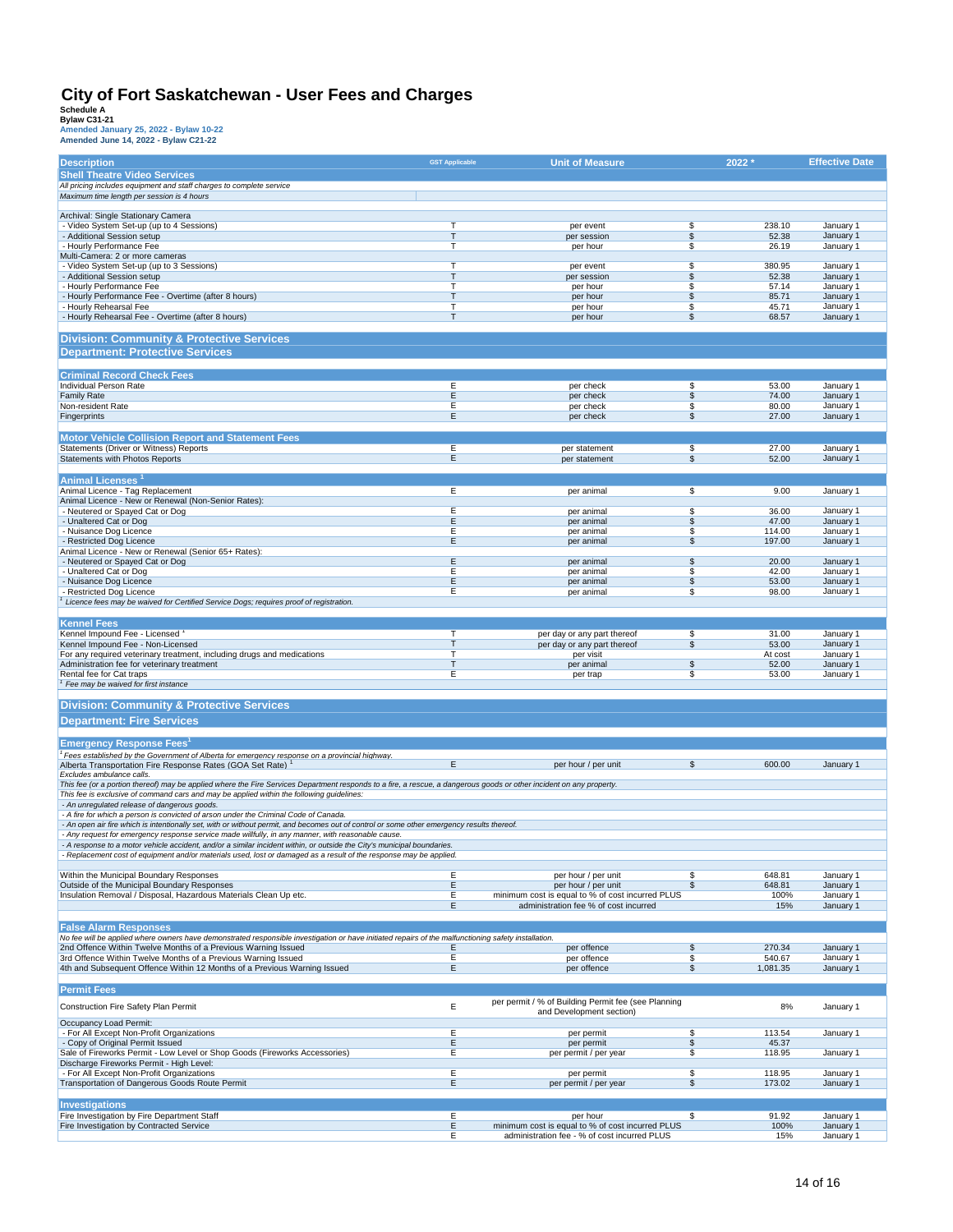| Amended June 14, 2022 - Bylaw C21-22 |  |  |  |
|--------------------------------------|--|--|--|
|                                      |  |  |  |

| <b>Description</b>                                                                                                  | <b>GST Applicable</b> | <b>Unit of Measure</b>                                                                      | 2022 *                                     |                 | <b>Effective Date</b>  |
|---------------------------------------------------------------------------------------------------------------------|-----------------------|---------------------------------------------------------------------------------------------|--------------------------------------------|-----------------|------------------------|
| <b>Inspections</b>                                                                                                  |                       |                                                                                             |                                            |                 |                        |
| Regulated Occupancies:                                                                                              |                       |                                                                                             |                                            |                 |                        |
| - Licensed Dayhomes or Foster Homes<br>- Daycare, Healthcare Centres                                                | Ε<br>E                | per inspection<br>per inspection                                                            | S<br>$\overline{\mathcal{S}}$              | 59.47<br>113.54 | January 1<br>January 1 |
| - Liquor Licence Inspections                                                                                        | Е                     | per inspection                                                                              | \$                                         | 135.17          | January 1              |
| Non-Regulated Occupancies:<br>- 3rd and Each Subsequent Re-Inspection (to Confirm Deficiencies Have Been Corrected) | Ε                     | per inspection permit                                                                       | \$                                         | 113.54          | January 1              |
|                                                                                                                     |                       |                                                                                             |                                            |                 |                        |
| <b>Other Fire Services Fees</b>                                                                                     | E                     |                                                                                             |                                            | 100%            | January. 1             |
| Public Education and / or Safety Programs                                                                           | E                     | minimum cost is equal to % of cost incurred PLUS<br>administration fee - % of cost incurred |                                            | 15%             | January 1              |
| <b>Lock Box Purchases</b>                                                                                           | E<br>Е                | minimum cost is equal to % of cost incurred PLUS<br>administration fee - % of cost incurred |                                            | 100%            | January 1              |
|                                                                                                                     |                       |                                                                                             |                                            | 15%             | January 1              |
| <b>Division: Community &amp; Protective Services</b>                                                                |                       |                                                                                             |                                            |                 |                        |
| <b>Department: Family &amp; Community Support Services (FCSS)</b>                                                   |                       |                                                                                             |                                            |                 |                        |
| <b>FCSS Counselling Service Fees</b>                                                                                |                       |                                                                                             |                                            |                 |                        |
| Gross Family Monthly Income - 1 to 3 Family Members:                                                                |                       |                                                                                             |                                            |                 |                        |
| - Up to \$799<br>- \$800 to \$999                                                                                   | Ε<br>E                | per hour<br>per hour                                                                        | S<br>\$                                    | 5.25<br>7.25    | January 1<br>January 1 |
| \$1,000 to \$1,299                                                                                                  | Е                     | per hour                                                                                    | \$                                         | 10.25           | January 1              |
| \$1,300 to \$1,699<br>- \$1,700 to \$1,999                                                                          | Ε<br>E                | per hour<br>per hour                                                                        | \$<br>\$                                   | 15.50<br>18.50  | January 1<br>January 1 |
| - \$2,000 to \$2,399                                                                                                | E                     | per hour                                                                                    | \$                                         | 22.50           | January 1              |
| \$2,400 to \$2,599<br>\$2,600 to \$2,799                                                                            | Е<br>E                | per hour<br>per hour                                                                        | \$<br>\$                                   | 26.50<br>32.75  | January 1<br>January 1 |
| \$2,800 to \$3,099                                                                                                  | Е                     | per hour                                                                                    | \$                                         | 39.00           | January 1              |
| - \$3,100 to \$3,499<br>\$3,500 to \$3,999                                                                          | Ε<br>Ε                | per hour<br>per hour                                                                        | \$<br>\$                                   | 44.00<br>51.00  | January 1<br>January 1 |
| - \$4,000 to \$4,299                                                                                                | Ε                     | per hour                                                                                    | \$                                         | 56.25           | January 1              |
| External Employee Assistance Programs or Insurance benefits                                                         | Ε                     | per hour                                                                                    | \$                                         | 76.50           | January 1              |
| Gross Family Monthly Income - 4 or more Family Members:<br>- Up to \$799                                            | Е                     | per hour                                                                                    | \$                                         | 5.25            | January 1              |
| - \$800 to \$999                                                                                                    | E                     | per hour                                                                                    | \$                                         | 6.25            | January 1              |
| - \$1,000 to \$1,299<br>- \$1,300 to \$1,699                                                                        | E<br>E                | per hour<br>per hour                                                                        | \$<br>\$                                   | 8.50<br>12.50   | January 1<br>January 1 |
| - \$1,700 to \$1,999                                                                                                | Е                     | per hour                                                                                    | S                                          | 16.50           | January 1              |
| \$2,000 to \$2,399<br>\$2,400 to \$2,599                                                                            | E<br>Ε                | per hour<br>per hour                                                                        | \$<br>\$                                   | 18.50<br>22.50  | January 1<br>January 1 |
| \$2,600 to \$2,799                                                                                                  | E                     | per hour                                                                                    | \$                                         | 31.00           | January 1              |
| \$2,800 to \$3,099<br>- \$3,100 to \$3,499                                                                          | Ε<br>Ε                | per hour<br>per hour                                                                        | \$<br>\$                                   | 37.00<br>41.00  | January 1<br>January 1 |
| \$3,500 to \$3,999                                                                                                  | Ε                     | per hour                                                                                    | \$                                         | 48.00           | January 1              |
| - \$4,000 to \$4,299                                                                                                | E<br>E                | per hour                                                                                    | \$                                         | 51.00           | January 1              |
| External Employee Assistance Programs or Insurance benefits<br>No Show/Late Cancellation Fee                        | E                     | per hour<br>per session                                                                     | \$<br>\$                                   | 76.50<br>76.50  | January 1<br>January 1 |
|                                                                                                                     |                       |                                                                                             |                                            |                 |                        |
| <b>FCSS Home Support Service Fees</b> 1<br>Net Family Monthly Income:                                               |                       |                                                                                             |                                            |                 |                        |
| - Up to \$1,500                                                                                                     | E                     | per hour                                                                                    | \$                                         | 8.25            | January 1              |
| \$1,501 to \$1,750<br>- \$1,751 to \$2,000                                                                          | E<br>Ε                | per hour<br>per hour                                                                        | \$<br>\$                                   | 9.75<br>10.75   | January 1<br>January 1 |
| \$2,001 to \$2,250                                                                                                  | Е                     | per hour                                                                                    | \$                                         | 11.75           | January 1              |
| \$2,251 to \$2,500<br>\$2,501 to \$2,750                                                                            | E<br>Е                | per hour<br>per hour                                                                        | \$<br>\$                                   | 12.75<br>13.75  | January 1<br>January 1 |
| - \$2,751 to \$3,000                                                                                                | E                     | per hour                                                                                    | \$                                         | 14.75           | January 1              |
| \$3,001 to \$3,250<br>\$3,251 to \$3,500                                                                            | Ε<br>E                | per hour<br>per hour                                                                        | \$<br>\$                                   | 15.75<br>17.00  | January 1<br>January 1 |
| \$3,501 to \$3,750                                                                                                  | Е                     | per hour                                                                                    | S                                          | 18.00           | January 1              |
| - \$3,751 to \$4,000                                                                                                | Ε<br>E                | per hour                                                                                    | \$                                         | 21.00           | January 1              |
| \$4,001 to \$5,450<br>Veteran Affairs                                                                               | E                     | per hour<br>per hour                                                                        | \$<br>at cost                              | 25.50           | January 1<br>January 1 |
| <b>Workers Compensation Board</b>                                                                                   | Ε                     | per hour                                                                                    | at cost                                    |                 | January 1              |
| Over \$5,450 - not eligible for assistance                                                                          |                       |                                                                                             |                                            |                 |                        |
| <b>Community Garden Services Fees</b>                                                                               |                       |                                                                                             |                                            |                 |                        |
| Rental of 10x10 Garden Plot<br><b>Rental of Garden Box</b>                                                          | Е<br>E                | per plot<br>per box                                                                         | \$<br>$\overline{\mathbb{S}}$              | 22.00<br>22.00  | January 1<br>January 1 |
|                                                                                                                     |                       |                                                                                             |                                            |                 |                        |
| <b>Division: Corporate Services</b><br><b>Department: Financial Services</b>                                        |                       |                                                                                             |                                            |                 |                        |
|                                                                                                                     |                       |                                                                                             |                                            |                 |                        |
| <b>Property Tax Penalties<sup>1</sup></b>                                                                           |                       |                                                                                             |                                            |                 |                        |
| On All Current Balances Due and Outstanding:                                                                        |                       |                                                                                             |                                            |                 |                        |
| - July 1st<br>- August 1st                                                                                          | Ε<br>Ε                | on current levy balance only<br>on current levy balance only                                | 3%<br>6%                                   |                 | January 1<br>January 1 |
| - September 1st                                                                                                     | E                     | on current levy balance only                                                                | 9%                                         |                 | January 1              |
| On All Supplementary Balances Due and Outstanding:<br>- December 1st                                                | E                     | on supplementary balance only                                                               | 3%                                         |                 | January 1              |
| On All Arrears Balance Due and Outstanding After December 31st in Any Year:                                         |                       |                                                                                             |                                            |                 |                        |
| - January 1st<br>- February 1st                                                                                     | Ε<br>E                | on total outstanding balance<br>on total outstanding balance                                | 9%<br>9%                                   |                 | January 1<br>January 1 |
| Property Tax Penalties shall form part of the total outstanding balance due and will be applied to the              |                       |                                                                                             |                                            |                 |                        |
| total outstanding balance on the dates as specified                                                                 |                       |                                                                                             |                                            |                 |                        |
| <b>Other Fees</b>                                                                                                   |                       |                                                                                             |                                            |                 |                        |
| Property Tax Certificates - manual                                                                                  | E                     | per certificate                                                                             | \$                                         | 36.50           | January 1              |
| Property Tax Certificates - on-line<br>Accounts Receivable Finance Charge                                           | E<br>Ε                | per certificate<br>unpaid balances outstanding after 30 days                                | $\overline{\mathcal{S}}$<br>1.5% per month | 31.50           | January 1<br>January 1 |
| Returned Items <sup>1</sup>                                                                                         | Ε                     | per item                                                                                    | \$                                         | 42.00           | January 1              |
| Reprint Prior Year Assessment and Property Tax Notices<br>Statement of Tax account                                  | T<br>т                | per item<br>per statement per tax roll                                                      | \$<br>\$                                   | 10.50<br>26.00  | January 1<br>January 1 |